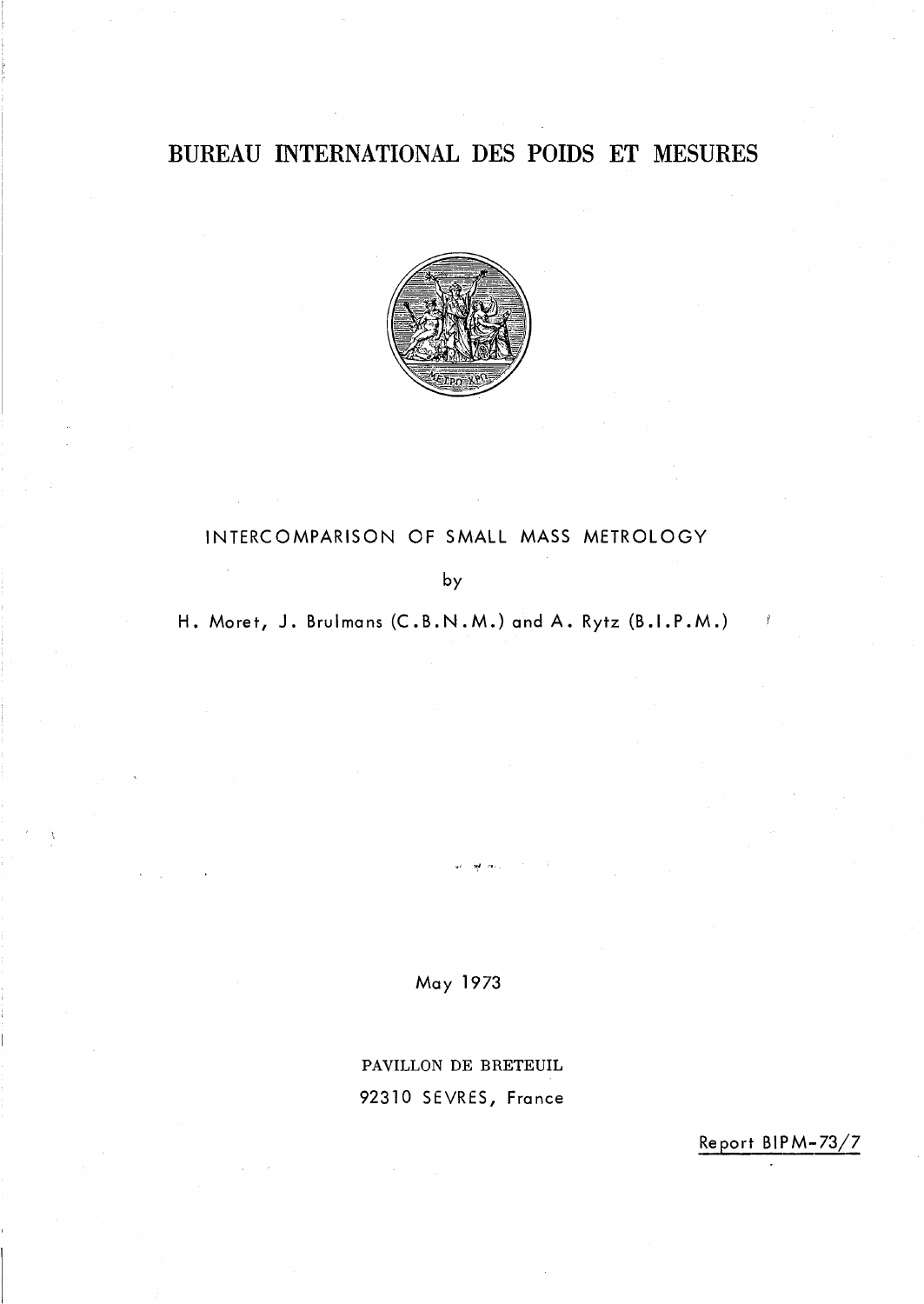### TABLE OF CONTENTS

- 1. Summary Table 1. Participating laboratories
- 2. Introduction
- 3. Organisation of the work Table 2. Organisation of the mass intercomparison

Ý

4. Samples

5. Results

Table 3. Calibration round

Table 4. Adopted values of the samples

Table 5. Intercomparison

6. Discussion

- 7. Conclusions
- 8. Recommendations
- 9. References

Appendix - Remarks concerning the BIPM measurements Table A. Results of the intercomparison (BIPM)  $\ddot{\phantom{a}}$ 

 $1 -$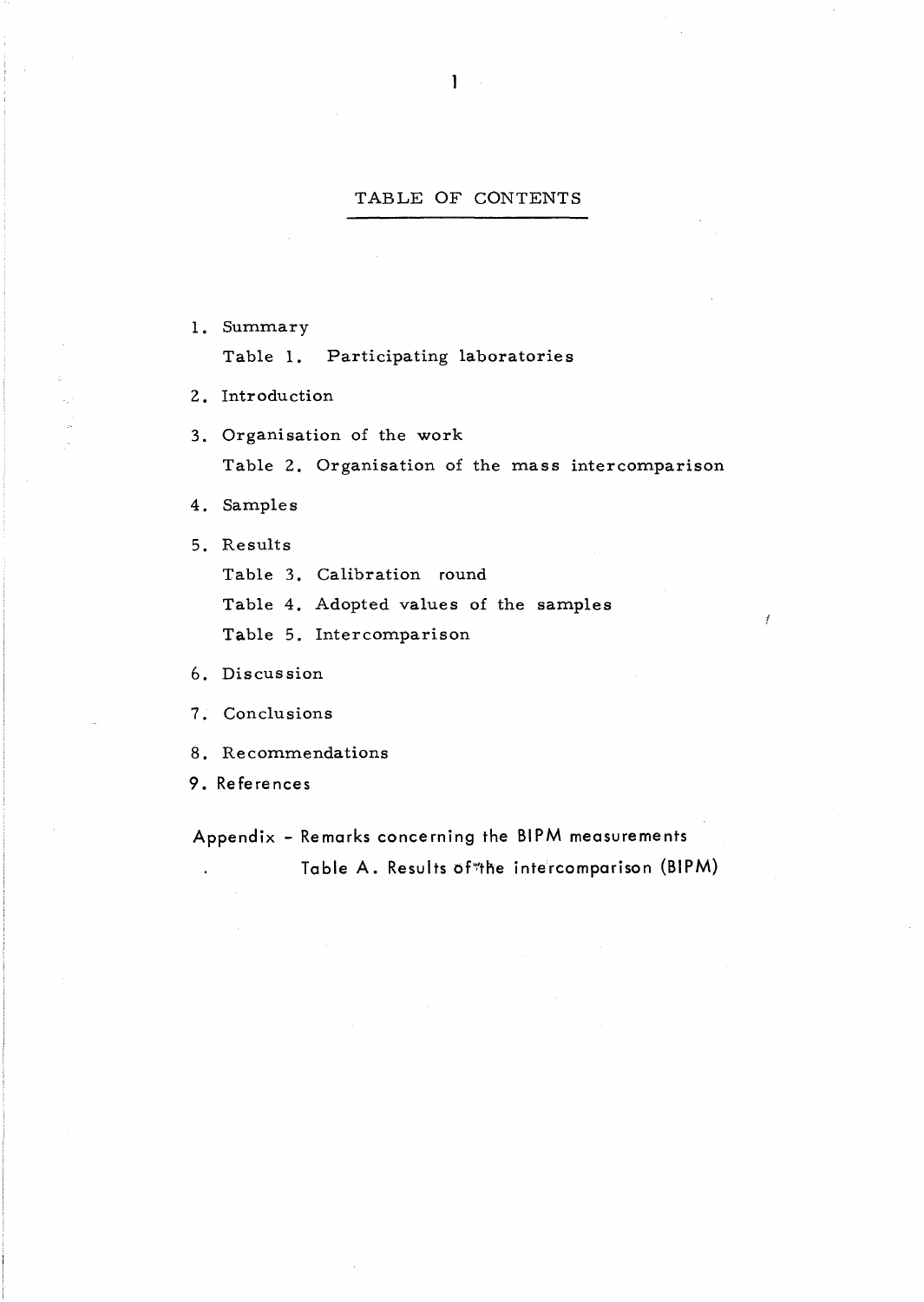# INTERCOMPARISON OF SMALL MASS METROLOGY

by H. Moret and J. Brulmans, Central Bureau for Nuclear Measurements, Geel, Belgium,

and

A. Rytz, Bureau International des Poids et Mesures, Sèvres, France

1. Summary

A comparative experiment was organized to establish the lower limit of inaccuracy obtainable by radioactivity metrology laboratories in weighing drops.

This lower limit was supposed to be set by mass metrology on solid (metal) samples, where effects re lative to drop formation, evaporation, etc., are eliminated.

Professional mass metrology laboratories are able to work at +  $1\mu$ g on metal samples in the 20 to 100-mg range.

The lowest inaccuracy obtained by radioactivity metrology laboratories, when weighing the same samples on Mettler M5 balances, was about 6 $\mu$ g. To obtain this performance, substitution weighing must be applied, or the balance mustbe calibrated. Careful and regular check on the calibrations of the reference weights and the balance is also a strict necessity. Uncalibrated balances yielded errors up to  $17 \mu g$ . Considerable errors (up to 60  $\mu$ g) are reported when reading the optical scale in the range above 10 mg. Actual drop mass determinations will have still poorer accuracies.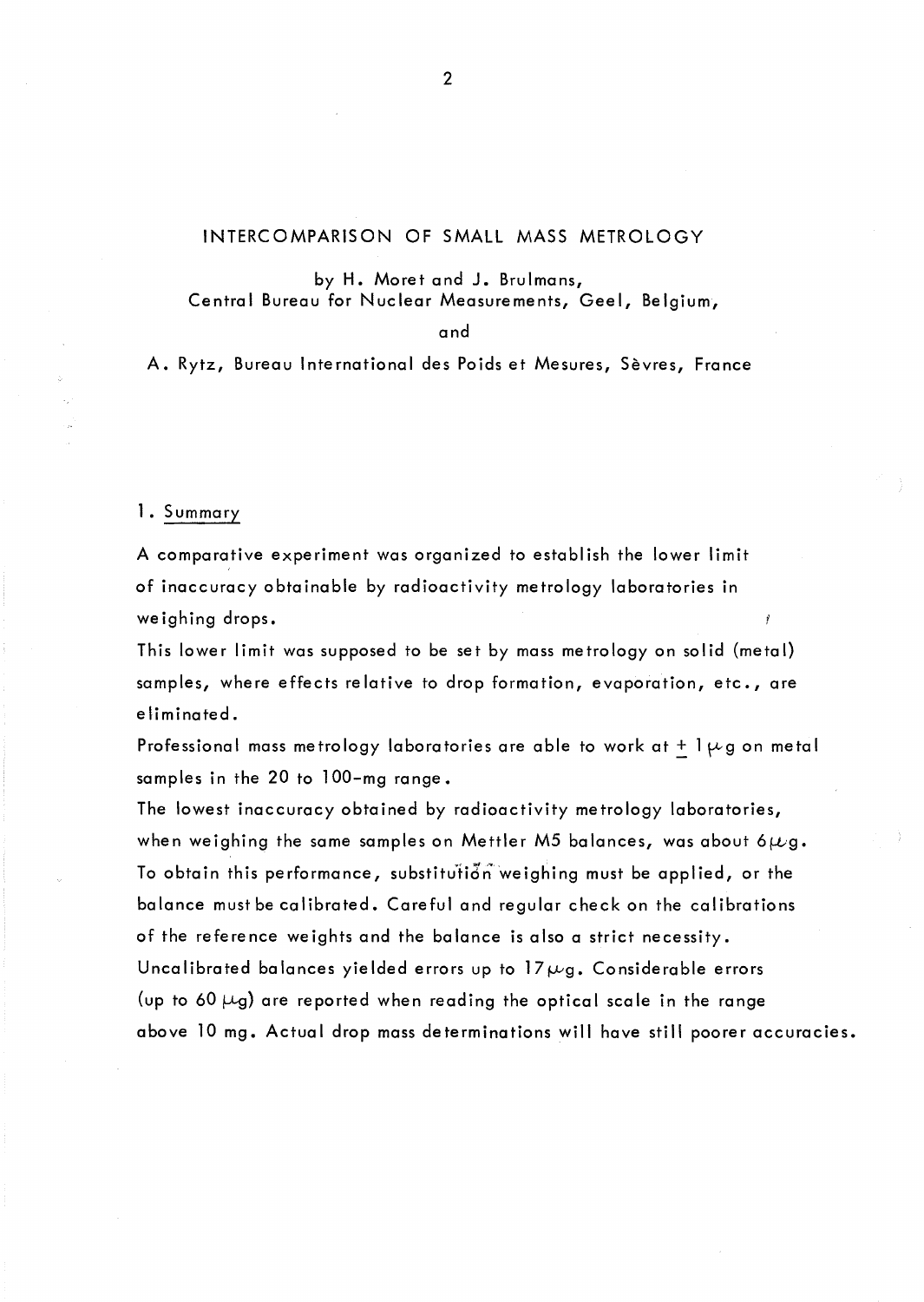# TABLE 1

# Participating Laboratories

| <b>BIPM</b>  | Bureau International des Poids et Mesures,<br>Sèvres, France.                          |
|--------------|----------------------------------------------------------------------------------------|
| <b>CBNM</b>  | Central Bureau for Nuclear Measurements,<br>Geel, Belgium.                             |
| ISN          | Institut des Sciences Nucléaires Boris Kidrič,<br>Vinča-Beograd, Yugoslavia.           |
| LMRI         | Laboratoire de Métrologie des Rayonnements Ionisants,<br>C.E.A., Saclay, France.<br>Ÿ. |
| $_{\rm NBS}$ | National Bureau of Standards,<br>Washington D.C., USA.                                 |
| PTB          | Physikalisch-Technische Bundesanstalt,<br>Braunschweig, Germany.                       |

 $\frac{1}{2}$  ,  $\frac{1}{2}$  ,  $\mathbf{v}^{(k)}$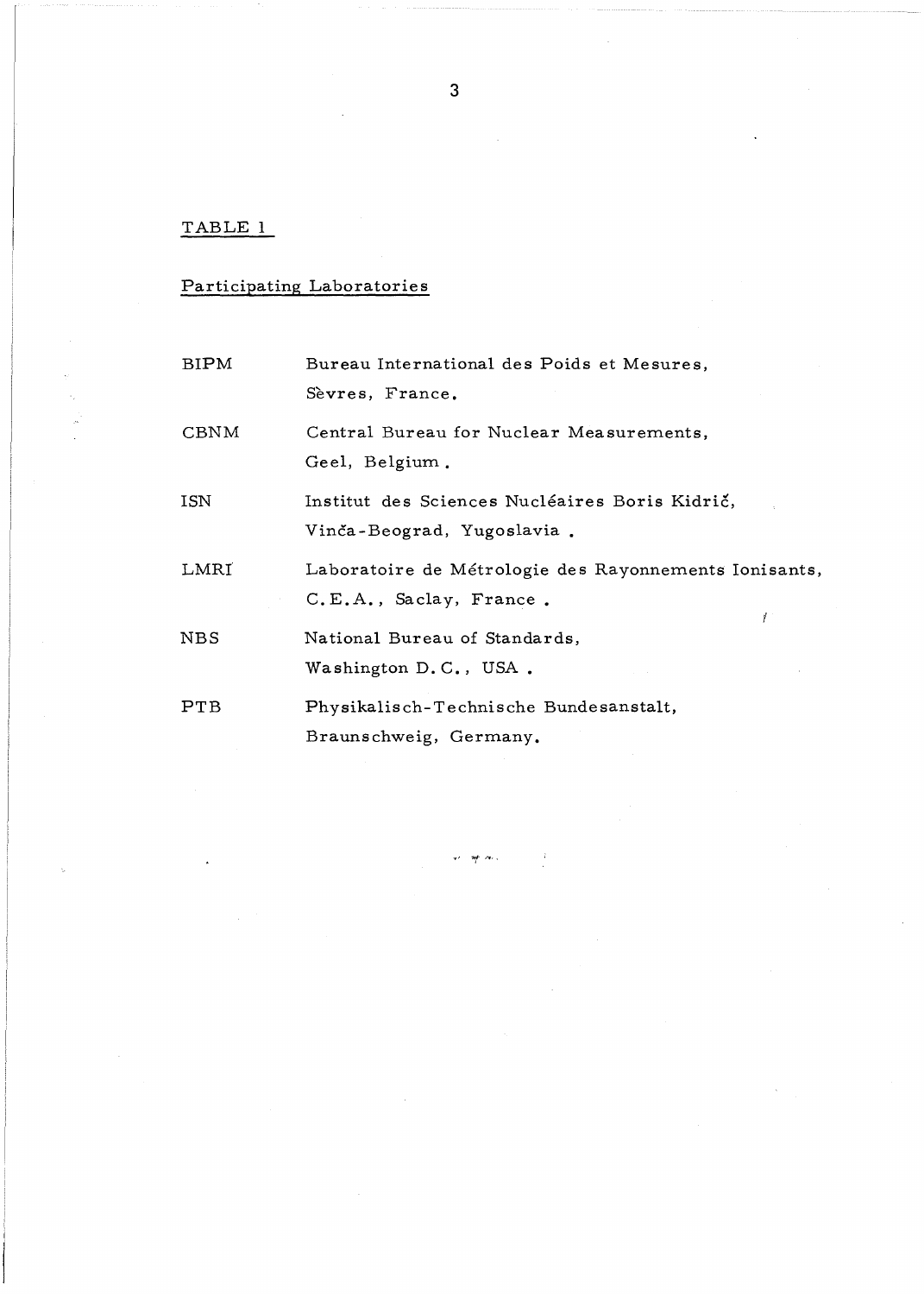## 2. Introduction

ln the standardization of radioactive solutions a commonly used method is to deposit a drop of the solution onto a substrate. The drop is then allowed to dry, leaving the radioactive substance behind.

The activity of the residue is then counted accurately. Knowing the initial drop mass, the specific activity of the solution can be determined.

When a counting equipment is to be calibrated, such a standardized solution can be used in the same way. By determining the initial drop mass the activity on the substrate can be computed.

The best accuracy obtainable in drop mass determination is found when weighing metal samples as a substitute for the drops. Effects due to evaporation, splashing, electrostatic charging of pycnometers, buoyancy, etc., are then negligible. The remaining errors may be ascribed to mass metrology only. f The limits of a meaningful interpretation of the results obtained from intercomparisons of radionuclides<sup>(1)</sup> are set by systematic errors. Attempts at separating the various sources of errors have not always been successful. In particular, a report by Y. Le Gallic<sup>(2)</sup> has drawn the attention of radioactivity laboratories to weighing errors as a possible serious limitation of accuracy. For the balance (Mettler, type M5) normally used in international comparisons, this report states the following minimum errors:

| - random error (repeatability):                                                  | we are more than the | $5 \mu$ g       |
|----------------------------------------------------------------------------------|----------------------|-----------------|
| - systematic errors in readings of the optical scale;                            |                      |                 |
|                                                                                  | calibration:         | $8 \mu g$       |
|                                                                                  | non-linearity:       | $5 \mu g$       |
| - systematic errors in weighing samples $>$ 20 mg:<br>(for a single dial weight) |                      | 8 to $15 \mu$ g |

Thus, according to this author, a total error of at least 18  $\mu$ g must be considered as a favourable case. He reports errors of 30 to 50  $\mu$ g in weighings of a 20 mg sample and concludes that weighing errors are one of the most important obstacles to an improvement of the accuracy in radioactivity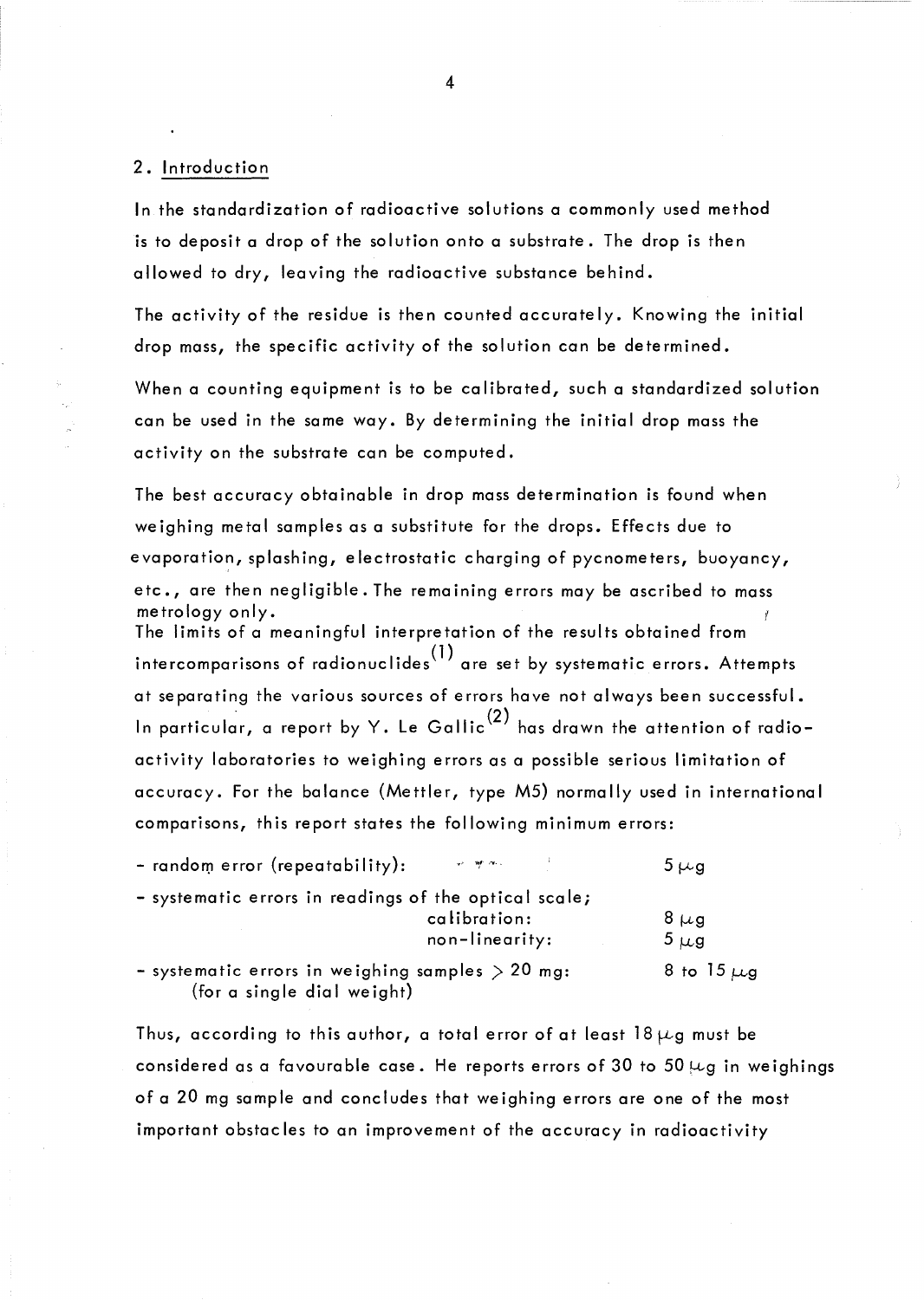metrology. Therefore, an intercomparison of small masses should precede any other intercomparison of activity measurements.

These findings were disc~ssed at the meeting(3) of Section **Il** of the Comité Consultatif pour les Etalons de Mesure des Rayonnements Ionisants, and a working party on "Problems in Microwe ighing"was created.

Starting from the actual needs for accuracy in standardization of radionuclides, this working party discussed  $(4)$  technical problems in drop weighing and balance testing. Finally, it decided to organize a limited comparison of small masses in order to find out what level of accuracy may be expected in actual practice and how such measurements might be improved.

3. Organization of the work

The intercomparison should be representative of the normal practice of drop weighing.

A large-scale action would demand too much work by the mass metrology laboratories involved. Therefore, six laboratories using Mettler M5 balances were invited to take part (see Table 1). The choice of this balance type was justified by the fact that, out of 25 participants in the  $1967 \frac{60}{c}$ Co comparison<sup>(5)</sup> organized by the BIPM, 14 used Mettler balances, mostly of the M5 type.

The six participating laboratories each received a set of three samples with ~, *1>tf* '-"" nominal massesof20, 50and 100 mg. These were to be weighed under conditions normal for drop weighing.

ln order to detect deviations from the "true" values, mass metrology laboratories had to determine the real masses of the samples with the best accuracy they could achieve.

Therefore, the sets were calibrated by one of the mass metrology laboratories (CBNM) before they were sent to the participants, and upon return. Two of the six sets were also calibrated (before and after) by two other mass metrology laboratories, viz. BIPM and PTB.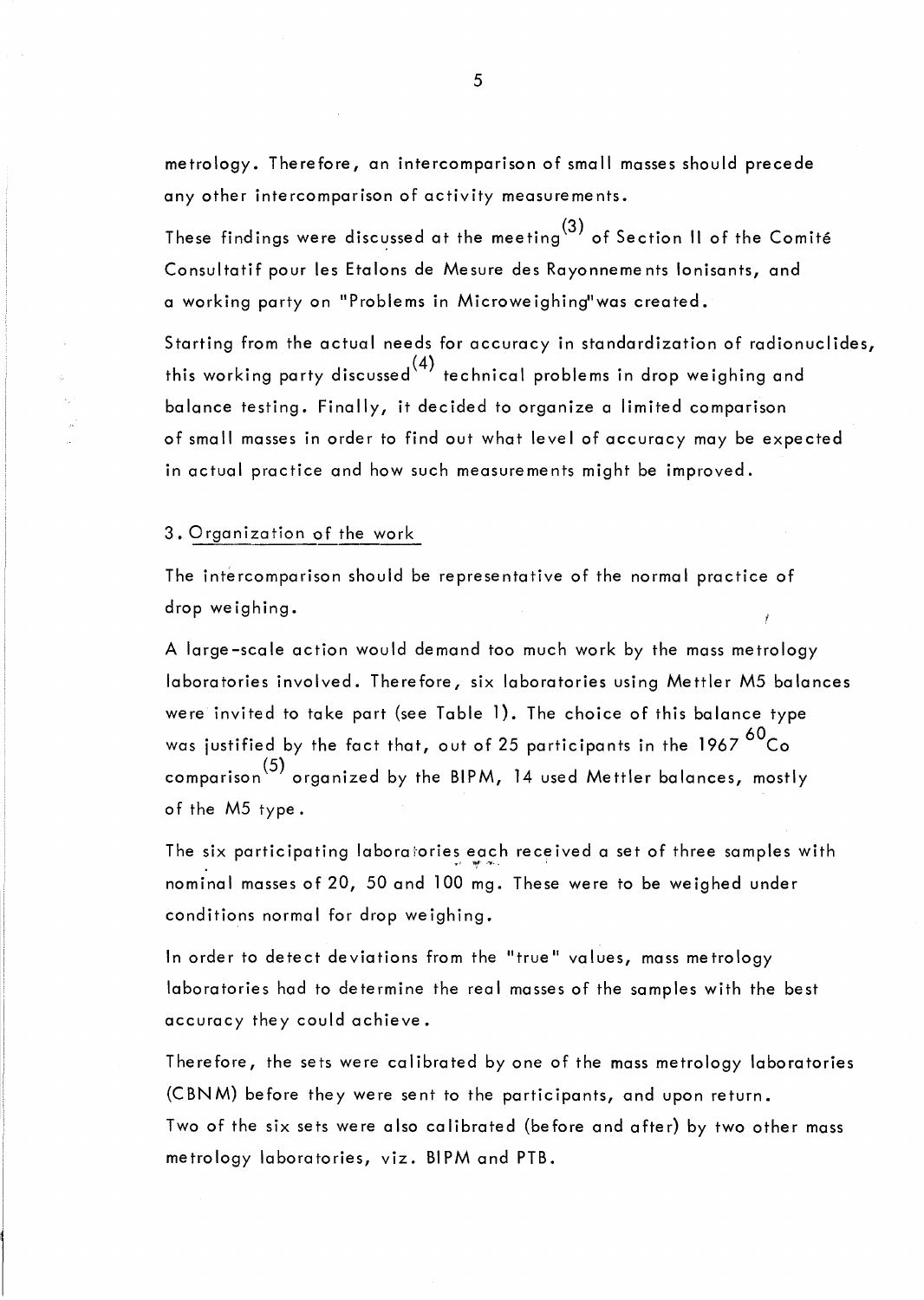For each of the three masses four different weighing methods were proposed:

|                                 | 1. Without tare                                             | 2. With a tare<br>of appropriate mass* |
|---------------------------------|-------------------------------------------------------------|----------------------------------------|
| $\lceil 20 \text{ mg} \rceil$   | la) using the optical scale<br>only                         | 2a) using dial weights                 |
|                                 | 1b) using the 10-mg dial<br>weight and<br>the optical scale | 2b) substitution method                |
| $\left[50 \text{ mg}\right]$    | la) using dial weights                                      | 2a) using dial weights                 |
| and<br>$\lceil$ 100 mg $\rceil$ | 1b) substitution method                                     | 1b) substitution method                |

\* simulating a half-filled pycnometer, i.e. 3 to 4 g.

The participants were requested to use at least one method "with tare" and one "without tare", and to carry out their weighings as they normally do. However, each participant had to use both methods la) and 1b) for the 20-mg sample. Buoyancy corrections could be neglected in most cases. The resultsof the pre-standardizations were not communicated before the end of the intercomparison.

The organization schedule is shown in Table 2. A set of forms with precise instructions was delivered to each participant.

General information was asked from the participants on the type, age, maintenânce and installation of the balance, on the availability of reference we ights and on checks of randomness and sensitivity.

The forms distributed provided detailed schemes for each of the 12 methods which explained the sequence of manipulations and what information should be supplied.

With each method, each sample had to be weighed ten times. The operator had to indicate details about the tare, the time he spent in front of the balance before and between the weighings and the readings of pressure, temperature and relative humidity. For each weighing the zero readings and dial positions, the charge on the pan, the corrections applied and the results had to be given. Finally, the arithmetic mean and its standard error were to be calculated.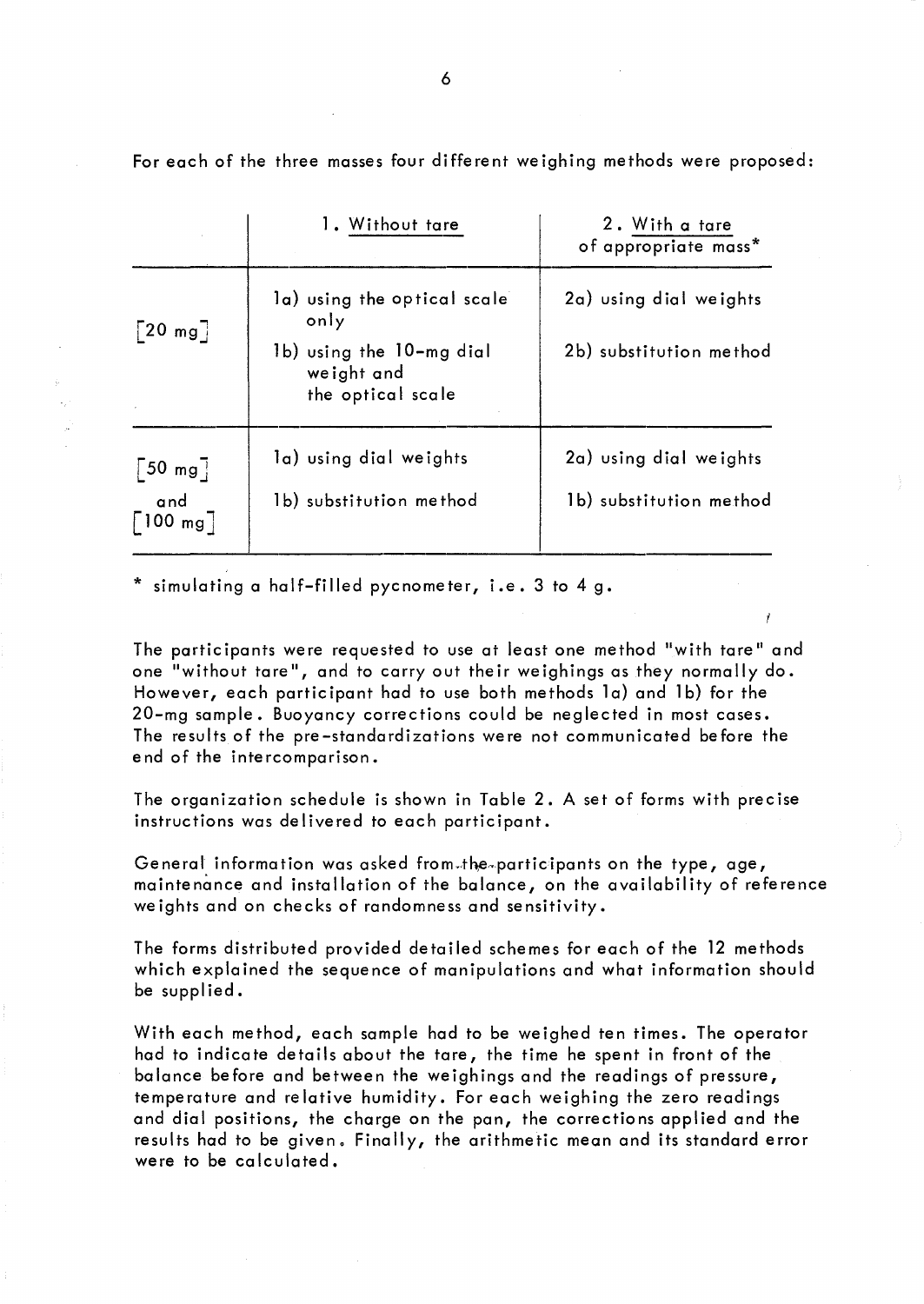### TABLE 2

### Organisation of the mass intercomparison

|                                                                    | Laboratories                                            |                                    |                                                                    |   |             |   | Sets of weights (Nos) |  |
|--------------------------------------------------------------------|---------------------------------------------------------|------------------------------------|--------------------------------------------------------------------|---|-------------|---|-----------------------|--|
| $\Pr$ e-calibrations<br>mass metrology<br>laboratories)            | CBNM 1<br>BIPM 1<br>PTB <sub>1</sub><br>CBNM 2          | $\bf{l}$<br>1<br>$\mathbf{1}$<br>1 | $\mathbf{2}$<br>$\overline{2}$<br>$\overline{2}$<br>$\overline{2}$ |   | $3 \quad 4$ | 5 | 6                     |  |
| Mass comparison<br>by radioactivity<br>metrology labora-<br>tories | LMRI<br><b>BIPM</b><br><b>CBNM</b><br>ISN<br>NBS<br>PTB | 1                                  | 2                                                                  | 3 | 4           | 5 | 6                     |  |
| Post-calibrations<br>mass metrology<br>laboratories)               | BIPM 2<br>PTB <sub>2</sub><br>CBNM 3                    | 1<br>1<br>$\mathbf 1$              | $\overline{c}$<br>$\overline{c}$<br>$\overline{c}$                 | 3 |             | 5 | 6                     |  |

The BIPM, PTB and CBNM initiaIs marked with a number are the mass metrology laboratories, of the institutes.

Those without number are the radioactivity metrology laboratories of the same institutes and are different and independent from the former laboratories (different personnel, balances, reference weights, weighing rooms).

The results obtained by the participating laboratories were sent to BIPM.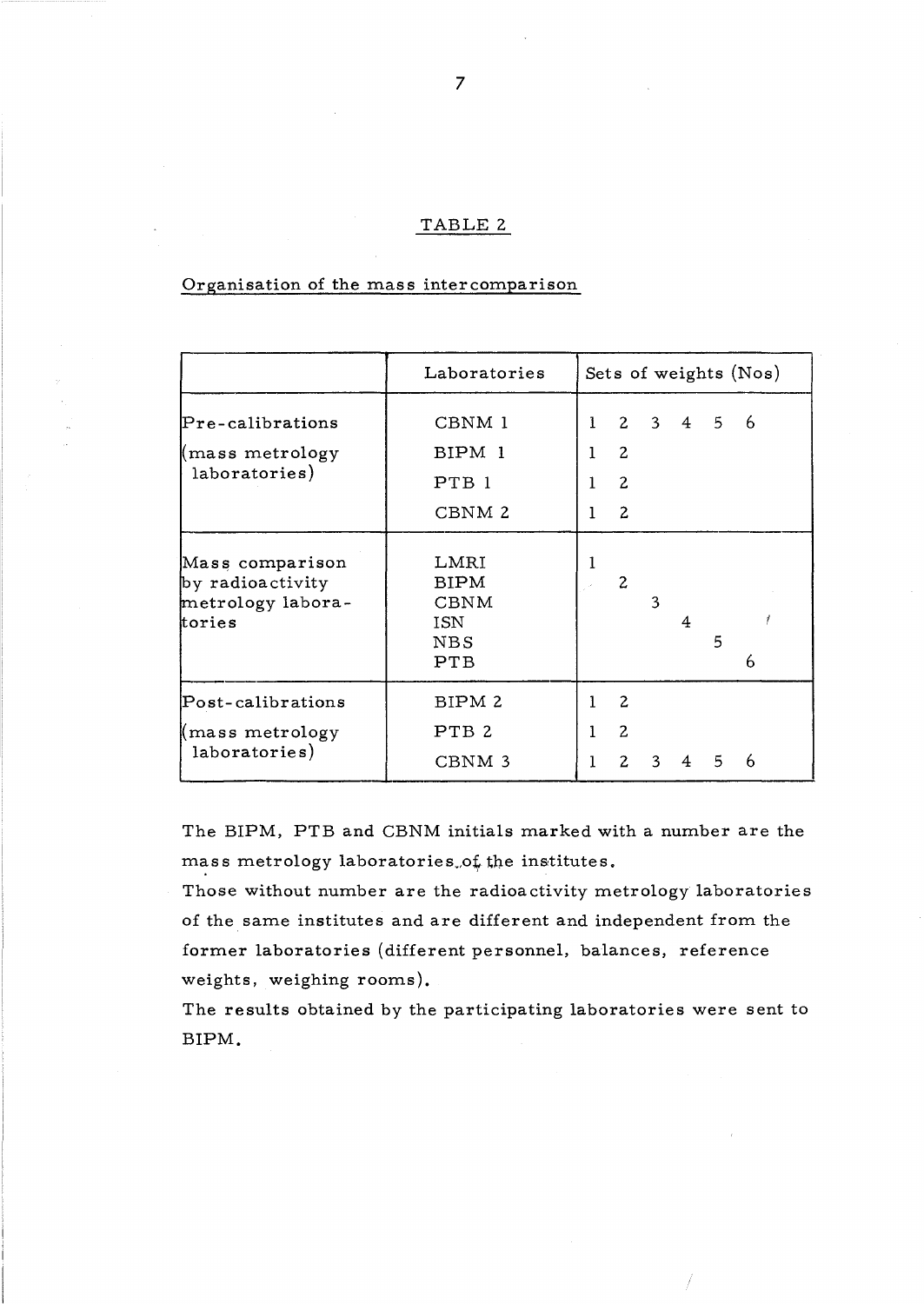### 4. Samples

The samples were made by CBNM. The material is Vachromium, a 80/20 Ni-Cr alloy, with a density of 8.3447 g. cm<sup>-3</sup> at 20° C. They have the form of pieces of wire : 100 mg with a diameter of 1 mm, length about 15 mm; 50 mg, 0.8 mm diam., length = 12 mm 20 mg, 0.5 mm diam., length = 12 mm The surface of each had a very smooth finish. The weights were adjusted with fine abrasive paper. All samples received a mass which was below the nominal value, so that optical scale readings would be necessary. Each set was packed in a stainless steel box into which two dises, made of synthetic ivory, were fitted. One of the discs had 3 recesses to house the 3 samples.

#### 5. Results

### 5.1. Calibrations

AU sets were calibrated by CBNM. Set Nos 1 and 2 were also certified by BIPM and PTB to check CBNM's calibrations. The values are reported in table 3. which presents the corrections to the nominal values.

All 3 laboratories based the measurements on their own standard kilogramme.

Apart from the 100 mg sample of set No 1, which suffered an unexplained loss of about 7  $\mu$ g, all other results agree within 1  $\mu$ g. In table 4 the adopted reference values are presented. The precalibration figures are the CBNM 2 values for set Nos 1 and 2, and the CBNM 1 values for the other sets. For the post- calibration figures the CBNM 3 values were taken.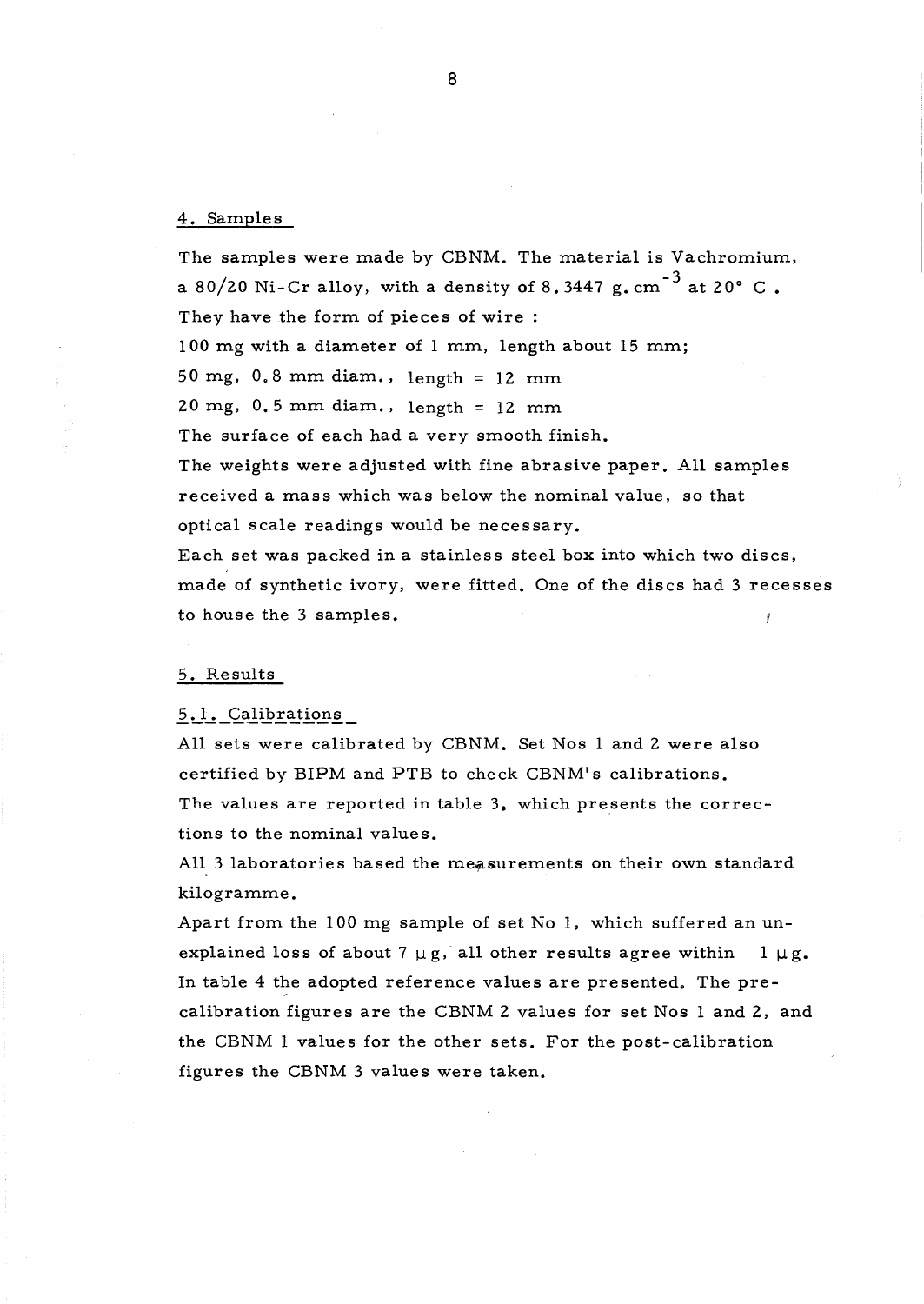# TABLE 3

Service Store

# Calibration round

 $\overline{ }$ 

|                | Corrections to the nominal values (in $\mu$ g) |                             |                            |                            |                            |                            |                            |                                                    |  |  |  |
|----------------|------------------------------------------------|-----------------------------|----------------------------|----------------------------|----------------------------|----------------------------|----------------------------|----------------------------------------------------|--|--|--|
|                |                                                |                             | Pre-calibrations           |                            |                            | Post-calibrations          |                            |                                                    |  |  |  |
| Set No         | Nom.<br>mass<br>(mg)                           | CBNM 1<br>-3                | BIPM <sub>1</sub>          | PTB 1                      | CBNM 2                     | BIPM 2                     | PTB 2                      | $CBNM$ 3                                           |  |  |  |
| $\mathbf{1}$   | 20<br>50<br>100                                | $-71$<br>$-551 -$<br>$-293$ | $-71$<br>$-550$<br>$-299$  | $-71$<br>$-552$<br>$-300$  | $-70$<br>$-551$<br>$-300$  | $-71$<br>$-550$<br>$-299$  | $-71$<br>$-551$<br>$-299$  | 71<br>$\overline{\phantom{a}}$<br>$-552$<br>$-301$ |  |  |  |
| $\overline{2}$ | 20<br>50<br>100                                | $-180$<br>$-534$<br>$-299$  | $-180$<br>$-533$<br>$-298$ | $-180$<br>$-535$<br>$-298$ | $-180$<br>$-535$<br>$-297$ | $-180$<br>$-533$<br>$-297$ | $-180$<br>$-534$<br>$-297$ | $-180$<br>$-535$<br>$-298$                         |  |  |  |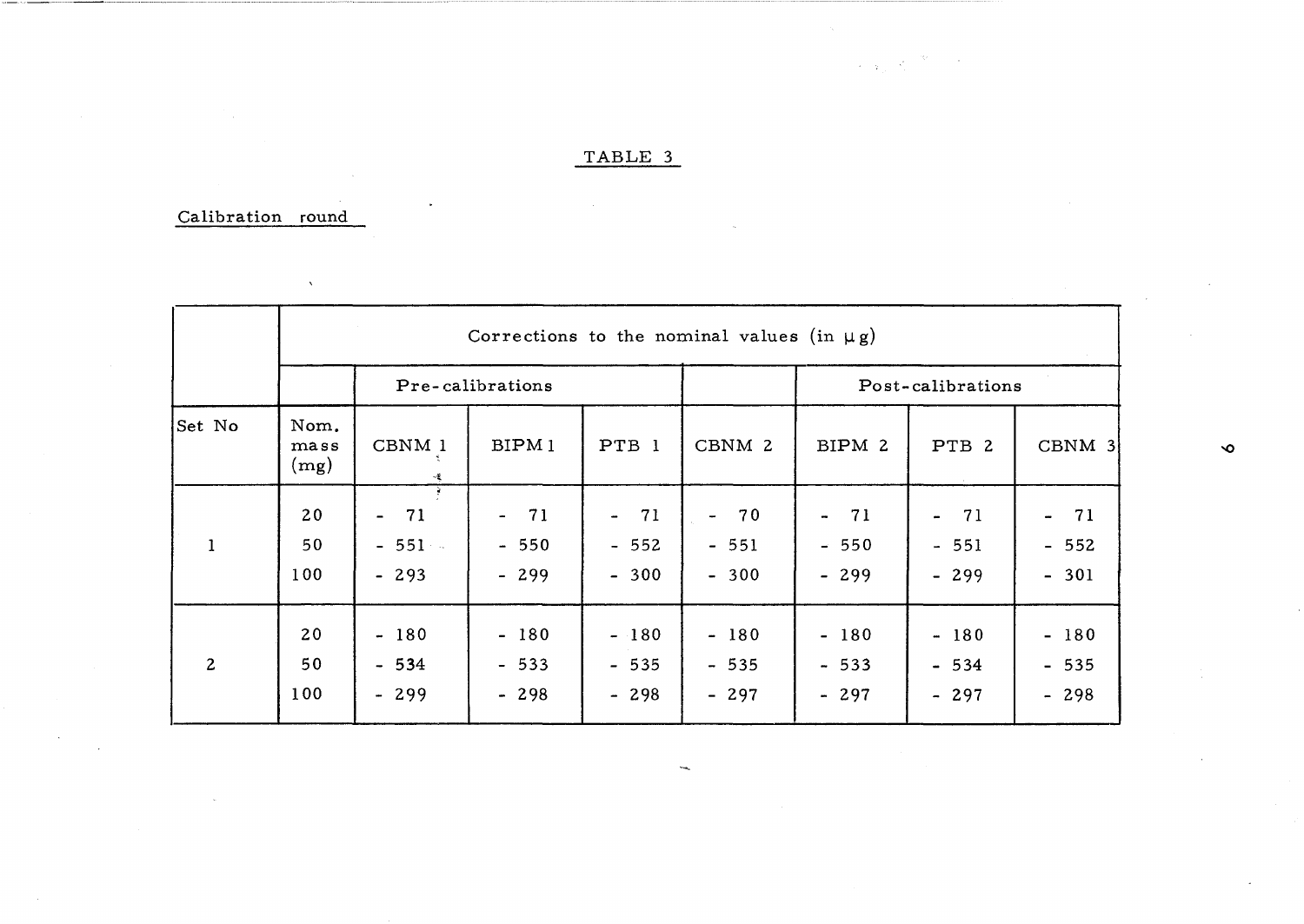|  | ۰. |  |
|--|----|--|
|  |    |  |

|                      |                      | Adopted reference values of the samples -<br>Masses in mg |              |                       |                |        |        |  |  |  |
|----------------------|----------------------|-----------------------------------------------------------|--------------|-----------------------|----------------|--------|--------|--|--|--|
| Set No<br>$\sqrt{2}$ | Nom. mass            | $\mathbf{1}$                                              | $\mathbf{2}$ | $\overline{3}$        | $\overline{4}$ | 5      | 6      |  |  |  |
| Pre-calibration      | 20                   | 19.930                                                    | 19.820       | 19.935                | 19.872         | 19.873 | 19.819 |  |  |  |
| Post-calibration     |                      | 19.929                                                    | 19.820       | 19.935                | 19.871         | 19.873 | 19.819 |  |  |  |
| Adopted value        |                      | 19.930                                                    | 19.820       | 19.935                | 19.872         | 19.873 | 19.819 |  |  |  |
| Pre-calibration      | Å,<br>50<br>$\sim$ E | 49.449                                                    | 49.465       | 49.581                | 49.441         | 49.488 | 49.510 |  |  |  |
| Post-calibration     |                      | 49.448                                                    | 49.465       | 49.580                | 49.440         | 49.488 | 49.509 |  |  |  |
| Adopted value        |                      | 49.448                                                    | 49.465       | 49.580                | 49.440         | 49.488 | 49.510 |  |  |  |
| Pre-calibration      |                      | 99.700                                                    | 99.703       | 99.307                | 99.633         | 99.508 | 99.386 |  |  |  |
| Post-calibration     | 100                  | 99.699                                                    | 99.702       | 99.298                | 99.629         | 99.508 | 99.387 |  |  |  |
| Adopted value        |                      | 99.700                                                    | 99.702       | $99.298$ <sup>*</sup> | 99.629         | 99.508 | 99.386 |  |  |  |

**1990年** 

\* these values were adopted as they agree best with the values reported by the radioactivity metrology laboratories.

 $\vec{0}$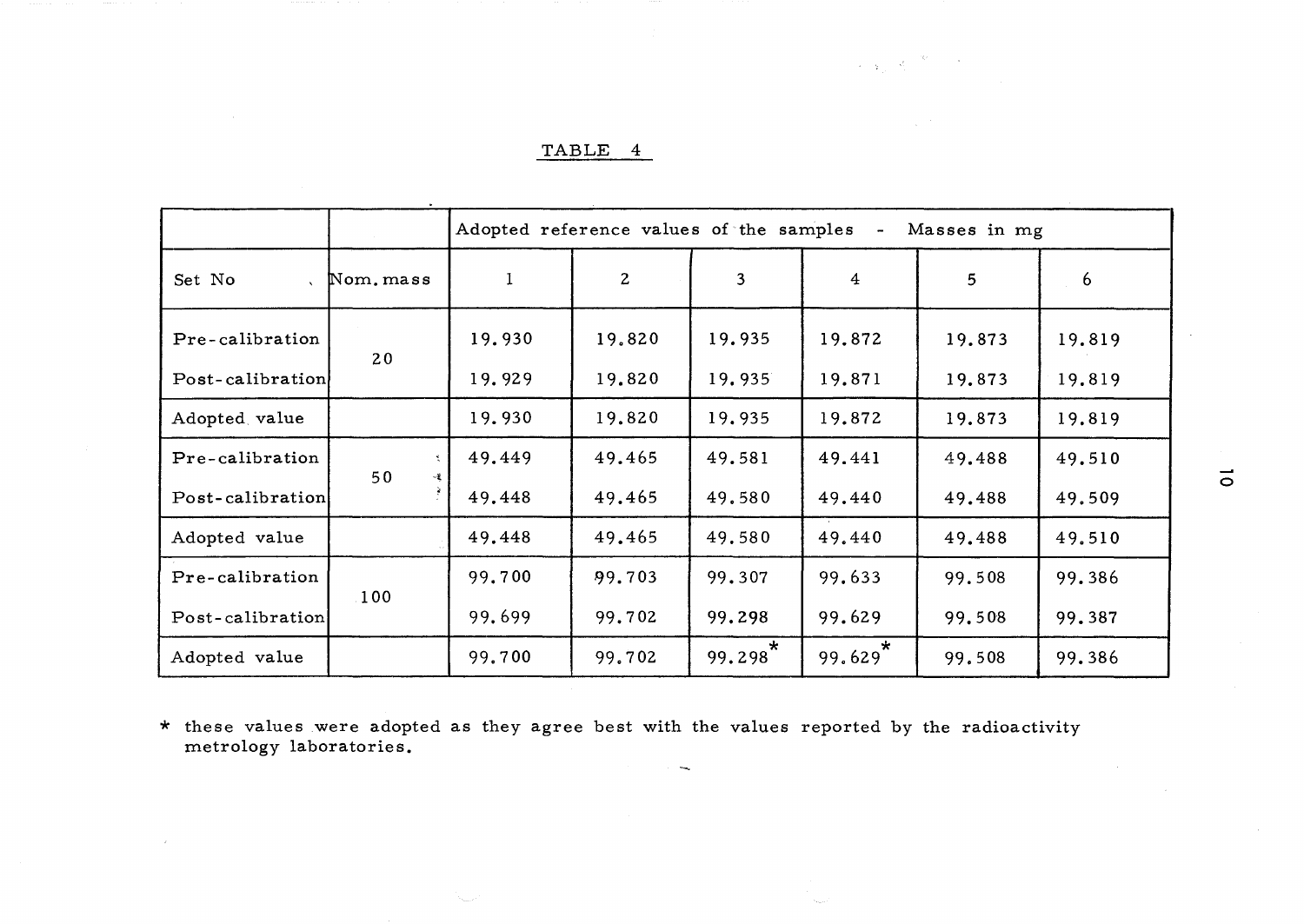5.2. Intercomparison

Table 5 summarizes the information and data supplied by the participating laboratories.

The results of the mass determinations are given as the differences between the reported masses and the reference values as given in table 4.

Wherever possible, both raw data and data corrected for dial weights and optical scale readings are indicated.

The meaning of the terms in the second column (lower half of the table) is as follows :

20 mg sample, without tare:

opt. scale only : 1. zero reading close to zero of scale

2. with sample on : reading near to the end of the scale.

opt. sc. + 10 mg: 1. zero reading

2. reading near to 10-mg point on scale.

All other operations :

dial weights : 1. zero reading

2. reading on dials and scale

substitution : comparing readings for sample and for set of reference weights.

se aprova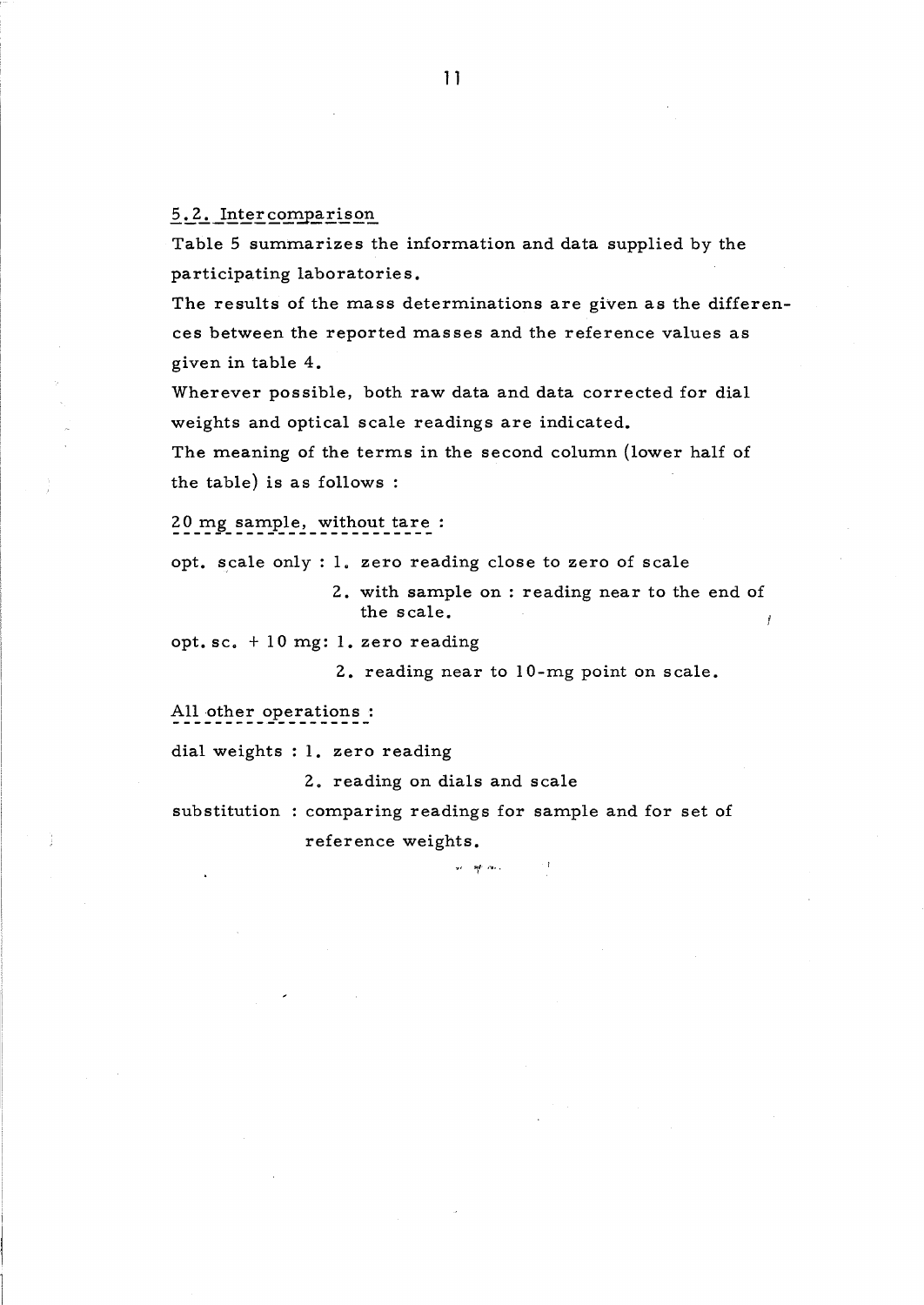#### TABLE 5 - INTERCOMPARISON

Data = reported values minus adopted values (in  $\mu$ g)

 $( )$  = uncorrected data

Legend :  $X = yes$ 

 $-$  = no or not measured

1) air cond.not running during measurements<br>
2) only one reference weight  $(100 \text{ mg})$  available<br>
3) time spent in front of the balance, before

weighing is started (min.).  $\overline{\mathbf{C}}$  $\overline{\mathsf{T}}$ 

**Carl Commercial** 

| L A B O R A T O R Y |                                                   |                                  | LMRI                         |                              | BIPM                             | CBNM            | I S N           |                                 | N B S                      | P T B                  |                              |
|---------------------|---------------------------------------------------|----------------------------------|------------------------------|------------------------------|----------------------------------|-----------------|-----------------|---------------------------------|----------------------------|------------------------|------------------------------|
| SET<br>No.          |                                                   | $\mathbf{1}$                     |                              | $\overline{2}$               | $\overline{3}$                   | 4               |                 | 5                               | 6                          |                        |                              |
|                     |                                                   | year of purchase                 | 1970                         | $\overline{70}$              | 66                               | $\overline{61}$ | $\overline{63}$ | <u> 29</u>                      | 63                         | $\overline{72}$        | 66                           |
|                     | Balance                                           | maintenance<br>interval (months) | 6                            | 6                            | 6                                | 12              | 12              | 12 <sub>2</sub>                 | 12                         | 12 <sub>2</sub>        | 12                           |
|                     | air conditioning                                  |                                  | $\mathbf{X}$                 | $\mathbf{X}$                 | $\mathbf X$                      | $(X)$ 1)        | $\mathbf{X}$    | $\mathbf{X}$                    | $\mathbf{x}$               | $\mathbf{X}$           | $X -$                        |
|                     |                                                   | dial weights calibrated          | $\blacksquare$               | $\frac{1}{2}$                | $\overline{\phantom{0}}$         | $\mathbf{x}$    | $\mathbf{X}$    | $\blacksquare$                  | $\mathbf{X}$               | $\mathbf{x}$           | $\mathbf X$                  |
|                     |                                                   | reference weights available      | 2)                           | 2)                           | 2)                               | $\mathbf{X}$    | $\mathbf{X}$    | $\rightarrow$                   | $\mathbf{X}$               | $\mathbf{X}$           | $\mathbf X$                  |
|                     | samples cleaned                                   |                                  | $\mathbf{X}$                 | $\mathbf{X}$                 | $\mathbf x$                      | $\mathbf{X}$    | $\blacksquare$  | $\blacksquare$                  | $\blacksquare$             | $\bullet$              | $\blacksquare$               |
|                     |                                                   | check of randomness              | $\mathbf{x}$                 | $\mathbf{X}$                 | $\mathbf X$                      | $\mathbf{X}$    | $\blacksquare$  | $\qquad \qquad \blacksquare$    | $\blacksquare$             | $\bullet$              | $\qquad \qquad \blacksquare$ |
|                     |                                                   | sensitivity calibrated           | $\mathbf X$                  | $\mathbf X$                  | $\mathbf{x}$                     | $\mathbf{X}$    | $\mathbf{X}$    | $\blacksquare$                  | $\mathbf{X}$               | $\mathbf{X}$           | $\mathbf{x}$                 |
|                     | time(min) before 3) weighings<br>between<br>spent |                                  | .30<br>$\overline{1.5}$      |                              | 60<br>30<br>$3$ to 4<br>$3$ to 4 |                 | 75<br>4         | $\overline{30}$<br>$1.5$ to $3$ |                            | 60<br>$3$ to $5$       |                              |
|                     |                                                   | without opt. scale only          | $(+2)$                       | (44)                         | $(-5)$                           | (46)            | $-6$ (+33)      | $(+60)$                         | $\overline{(-12)}$<br>$-1$ | $\sqrt{(-14)}$<br>$-3$ | $+1$                         |
| 20                  | tare                                              | opt.scale $+10$ mg               | $(-2)$                       | $\overline{(+1)}$            | $( -6)$                          | $(+5)$<br>$-3$  | $(+10)$<br>$+7$ | $(-4)$                          | $(-1)$                     | $-3$ (-9)<br>$+4$      | $(-3)$<br>$+1$               |
| mg                  | with                                              | dial weights                     | $(-1)$                       | $(-2)$                       | $\overline{(-4)}$                | $(+5)$          | $-3(1)$<br>$-1$ | $(-1)$                          |                            |                        | (0)<br>$+2$                  |
|                     | tare                                              | substitution                     | $\bullet$                    | $\qquad \qquad \blacksquare$ | $\hbox{\small -}$                | $+11$           | $+3$            |                                 | $-1$                       | $+1$                   |                              |
|                     | without                                           | dial weights                     | $(-2)$                       | $(-4)$                       | $(-15)$                          | $(+10)$         | $-5(1.6)$       | $+4$ (-11)                      |                            |                        | $(-5)$<br>$-1$               |
| 50                  | tare                                              | substitution                     | $\blacksquare$               | $\bullet$                    | $\overline{\phantom{0}}$         | $+12$           | $-6$            |                                 | $+4$                       | $+3$                   | $\blacksquare$               |
| mg                  | with                                              | dial weights                     | $\circ$ )                    | $(+2)$                       | $(-3)$                           | $(+9)$<br>$-61$ | $(+2)$<br>οl    | $(+2)$                          |                            |                        | $(-4)$<br>$\mathbf{O}$       |
|                     | tare                                              | substitution                     | $\rightarrow$                | $\blacksquare$               | $\frac{1}{2}$                    | $+11$           | $+4$            |                                 | $+2$                       | $+3$                   |                              |
|                     |                                                   | without dial weights             | $(-1)$                       | $(+5)$                       | $(-4)$                           | $(+10)$         | $-3(1+5)$       | $-4$ ( $-17$ )                  |                            |                        | $(+3)$<br>$+4$               |
| hoo.                | tare                                              | substitution                     | $+3$                         | $+1$                         | $\circ$                          | $+7$            | $-4$            |                                 | $+3$                       | $+2$                   |                              |
| mg                  | with                                              | dial weights                     | $(-3)$                       | $(+1)$                       | $(-6)$                           | $(+10)$         | $-3(+2)$        | $+1(+2)$                        |                            |                        | $(-2)$<br>$+6$               |
|                     | tare                                              | substitution                     | $\qquad \qquad \blacksquare$ | -                            | $\blacksquare$                   | $+6$            | Οl              |                                 | $-1$                       | $\circ$                |                              |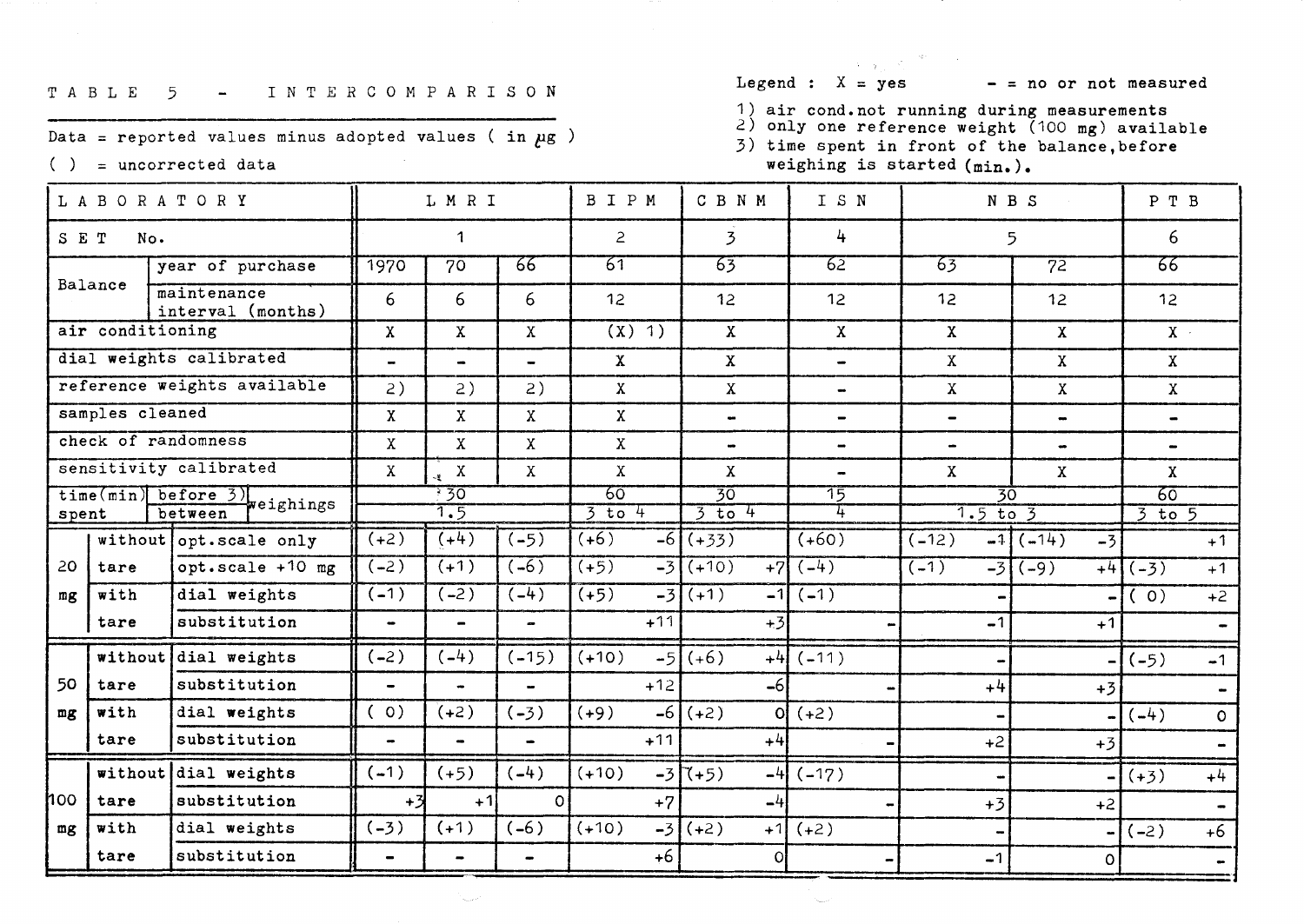### 6. Discussion

6.1. Set No 1

Three different balances (selected among seven because of the quality of the optical scale) were used by two different operators. Apart from one reference weight of about 100 mg (date of calibration 1970), no reference weights were available.

Substitution weighing on the 100 mg sample was only applied without tare.

The balances were not calibrated.

Air conditioning was available and running. AU temperatures reported remained between 19.5 °C and 21 °C. During individual operations the reported temperatures are equal.

operations the reported temperatures are equal.<br>The standard error con the results varies from 0.18 to 0.4  $\mu$ g. Zero was reset each time.

# 6.2. Set No 2

A very complete programme was followed : a calibrated balance was available, but also substitution weighing was applied. Air conditioning was available, but it was switched off during measurement.

All operations took place during three successive days, during which barometric pressure, temperature and relative humidity did not change. The linearity of the optical scale was checked with great care.

The balance was purchased in 1961.

Application of the correction on the optical scale reading for the 20 mg weight does not improve considerably the result : (+ 6) into -6. An explanation might be that the balance sensitivity was not checked with each determination, but that the values obtained some time ago were used.

\* Standard error =  $\begin{bmatrix} \frac{n}{2} & (\mathbf{x}_i - \bar{\mathbf{x}})^2 / (n(n-1)) \end{bmatrix}^{1/2}$ i= l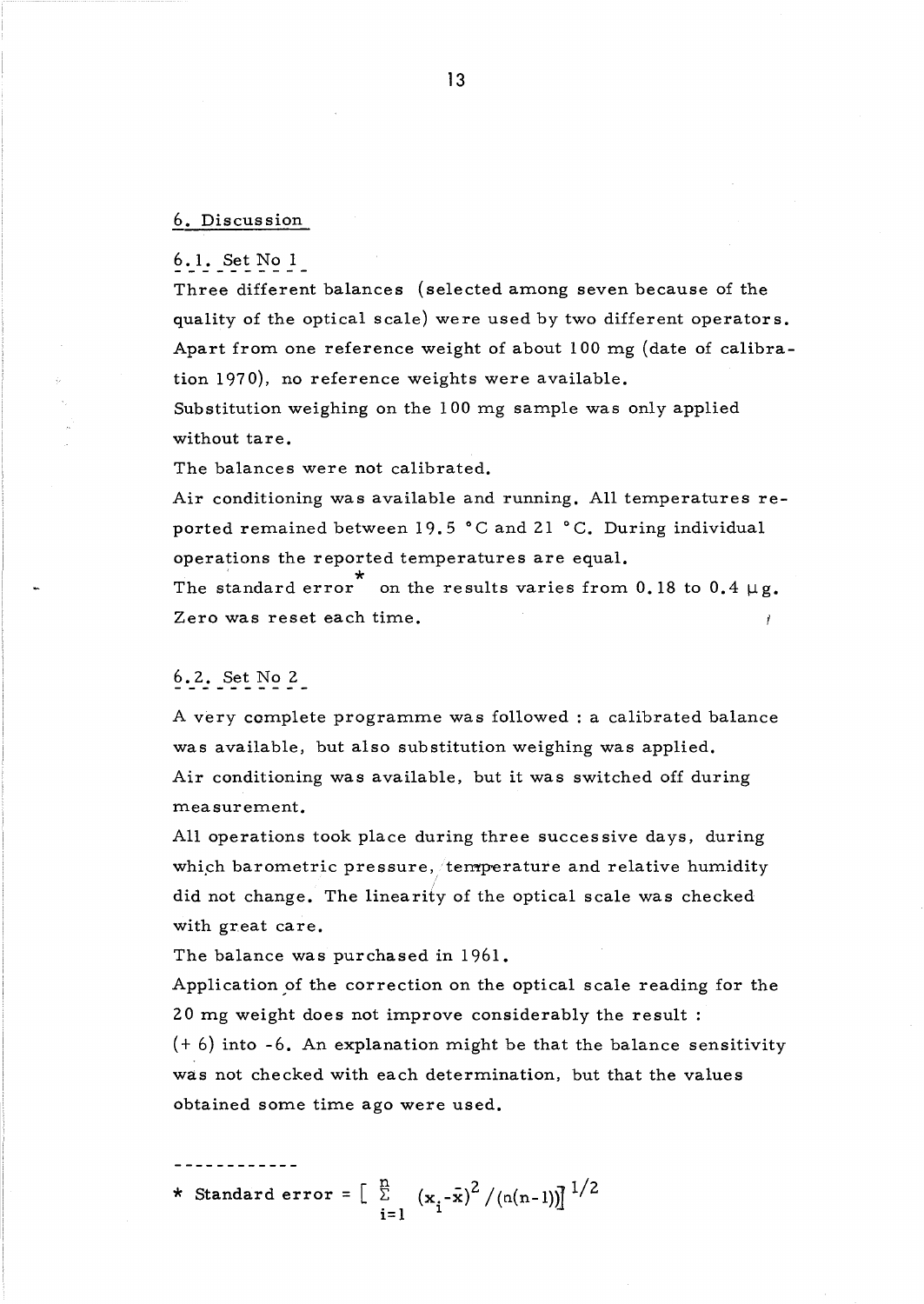Rectification, such that the 20-mg point would be correct, would yield an excellent set of data.

It is remarkable that the errors are smaller when using the calibrated balance weights than with substitution weighing. The calibration of the balance dates from October 1971 whereas the reference weights were calibrated in 1965. An explanation might be that the reference weights changed in the mean time. A bias of roughly + 10  $\mu$ g is suggested by the results. Placing a tare weight on the balance does not have a significant influence on the results. Zero was reset each time. Corrections on the dial weights were applied. The standard error on the results ranges from  $0.2$  to  $0.5 \mu g$ .

# 6.3. Set No 3

The balance was obtained in 1963.

Air conditioning was running during the weighings. Temperatures between 19.5 and 21 °C and relative humidities of 46 to 59  $%$  are reported. Variations are not stated.

Reference weights were available (calibration in 1972). Although the balance had been calibrated in 1972, the laboratory reported that the optical scale appeared not to be reliable. probably due to damage to the knife edges. Apart from a sensitivity check no corrections on the optical scale reading were applied. Both direct weighing and substitution weighing were reported. The scheme was worked through in a period of two weeks. The zero points were always read (not adjusted). Zero drifted considerably, even within one series of 10 readings (up to 13  $\mu$ g). The uncorrected optical scale reading on the 20 mg- sample shows an error of  $+33 \mu$ g.

When determining the 50-mg samples by substitution weighing also readings below zero were taken. This might explain the difference in error between the weighing with, and without, tare.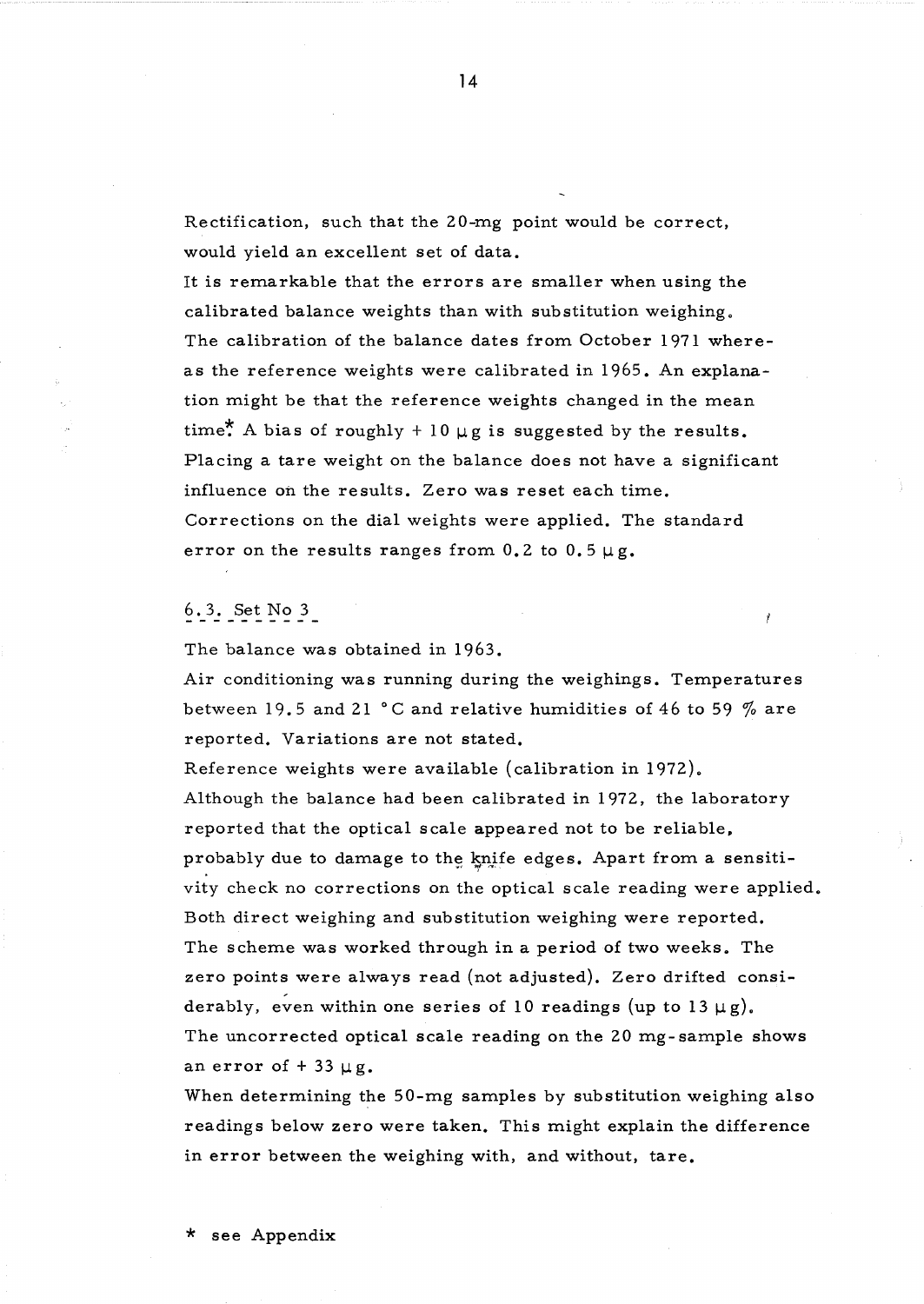The 100-mg sample showed a loss of  $9 \mu$ g (see table 3). As it is impossible to detect at which stage this occurred, the CBNM 3 value was adopted, this value being closer to the reported value.

Standard errors vary from 0.2 to  $0.4 \mu$ g.

# 6.4. Set No 4

The balance was bought in 1962.

Because of the absence of calibrated weights, the dial weights were not calibrated and substitution weighing could not be used. The optical scale was not checked on linearity.

AU measurements took place on one day. The temperature was close to 23.5  $\degree$ C and varied by less than 0.5 K during the weighings. Relative humidities of 58 to 66 *10* have been reported. No change in barometric pressure was observed. Zero readings were taken, not adjusted. The readings drifted considerably; in one series there was a drift of  $14 \mu g$ . The optical scale shows an error of  $+60 \mu$ g at the end of the scale and  $-4 \mu$ g at the 10-mg point, suggesting considerable non-linearity.

The 100-mg sample showed a loss of  $4 \mu$ g. Here again, the last CBNM value was adopted as the most probable value at the time the sample was measured by the participant.

Standard deviations (not standard errors) were reported. Division by  $\sqrt{10}$  produces standard errors ranging from 0.8 to  $2.1 \mu g$ .

# 6.5. Set No 5

Two balances (1963 and 1972) were used by 2 operators. The air conditioning is of high quality. Temperature deviations remained within about 1.0 K. Relative humidity was low, i.e. between 42 and 47  $\%$ .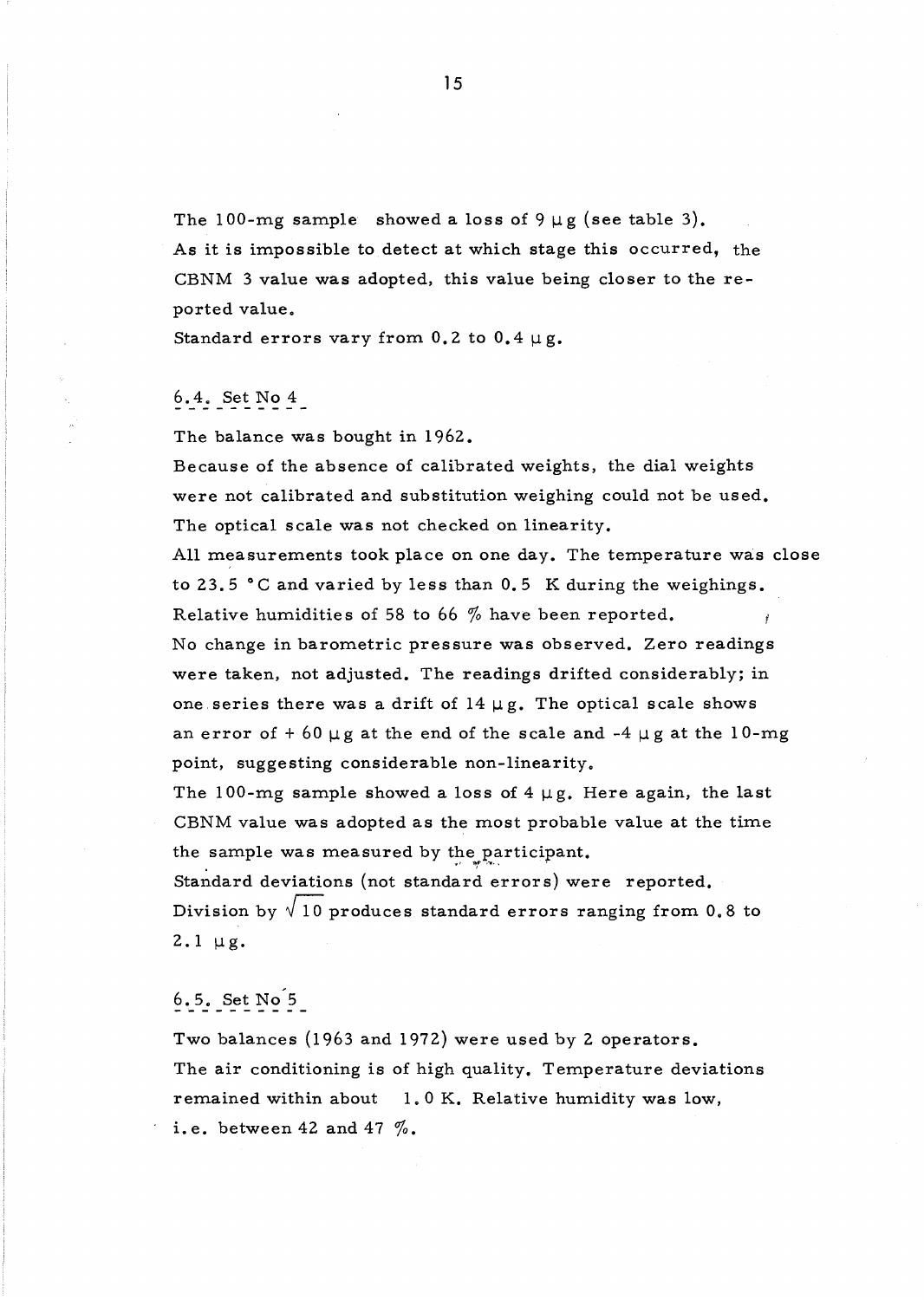Reference weights were available, calibrated in 1966 and 1972. The balances had been calibrated in 1972. But substitution weighing was the only method applied, apart from the first two operations with the 20-mg samples. For one balance the optical scale was calibrated with a standard (reference weight) of 20-mg at full- scale, and at the lO-mg point with the lO-mg dial on. For the older balance, the scale length between mg divisions was measured using tares of approximately equal mass plus a 1-mg weight. Distances are obtained in arbitrary units and the sum normalized with a lO-mg calibrated weight. The measurements took place on several days in a total period of about two months. Standard errors ranged from  $0.3$  to  $1.1 \mu$ g

The figures seem to hint at a slight positive bias. The substitution weighings on two different balances never show a difference of more than  $1 \mu g$ .

## 6.6. Set No 6

A balance of 1966. Air conditioning running. The balance had been calibrated in 1972.

No reference weights have been used, apart from a 10-mg and a 20-mg standard for calibration of the scale. Substitution weighing was not applied.

The operations cover a period of 1ess than one week. No zero setting; zero reading was taken. The balance seems to be very stable. Only in the case of the 50-mg sample a total drift of  $8 \mu g$  was observed. Repetition of the series showed the same effect. In both cases the drift was very regular. The difference of the two results was only  $l \mu g$ . The data suggest a positive bias of a few  $\mu$ g. Standard errors are between 0.2 and 0.7  $\mu$ g.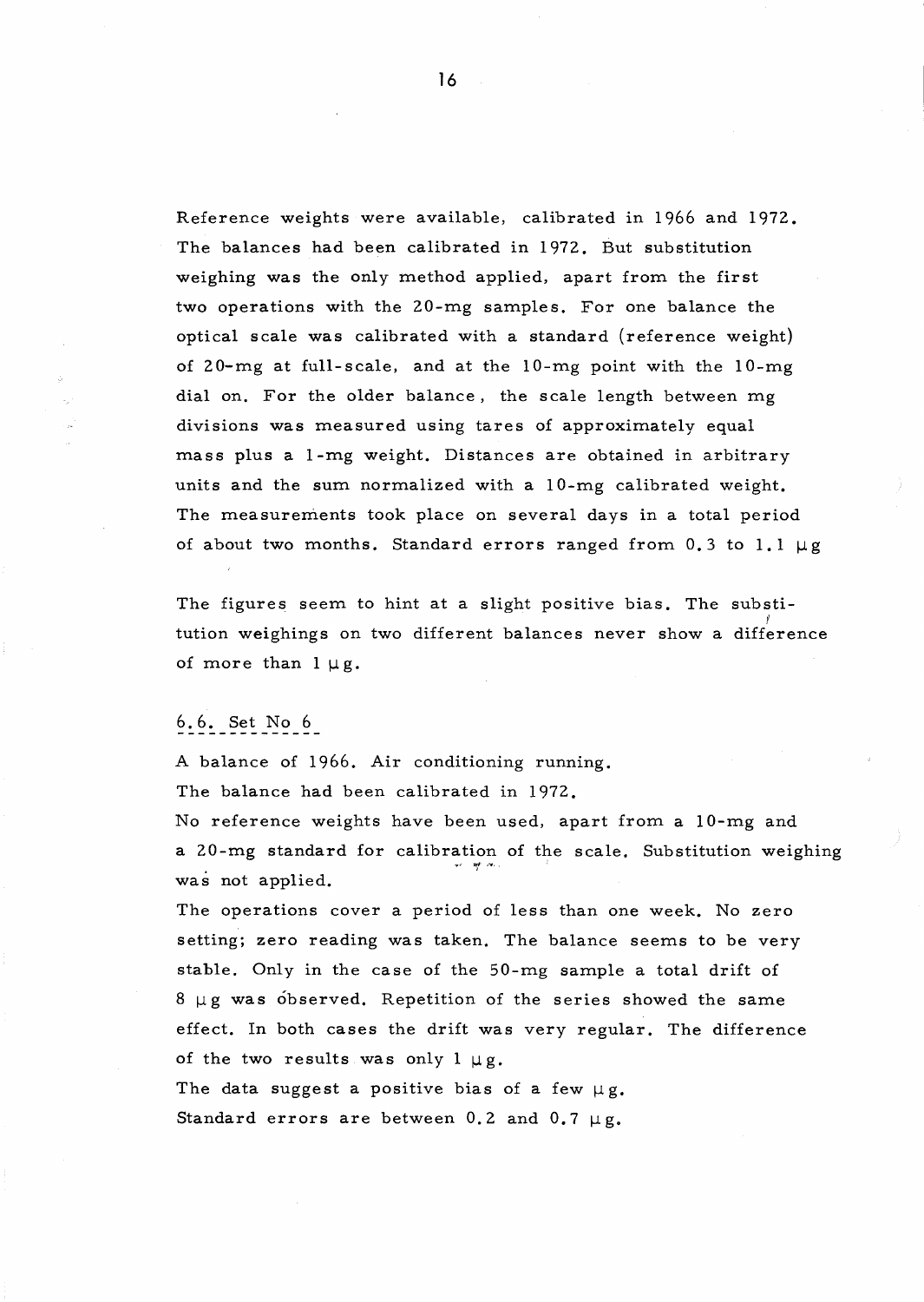#### 7. Conclusions

7.1. Calibrations

See table 3.

Mass metrology is able to obtain an accuracy of  $\iota$   $\mu$ g in the range of 20 to 100-mg.

It is an essential fact that the three calibrating laboratories worked independently. The only correlation was that the laboratories trace back their own kilogramme standards to the international standard at the BIPM.

For the calibration of the reference weights also other balances than the Mettler M5 have been used. The laboratories made a special effort to procure themselves with freshly calibrated reference weights, and it may be assumed that the calibrations were of the best they could perform.

Therefore, the agreement within  $l \mu g$  may not be considered to be typical for normal use of M5 balances.

The unexplained mass change of the 100-mg sample of set No 1 is sufficient warning that even under optimum conditions mass instabilities cannot always be avoided.

Whether imperfections of the surface finish or manipulation effects are at the origin of the change could not be ascertained. But the point is that incidents of this nature can happen without being noticed.

#### 7.2. Intercomparison

See table 5.

When maximum errors are quoted, the three highest values are mentioned. This is done to avoid too pessimistic conclusions on single outliers.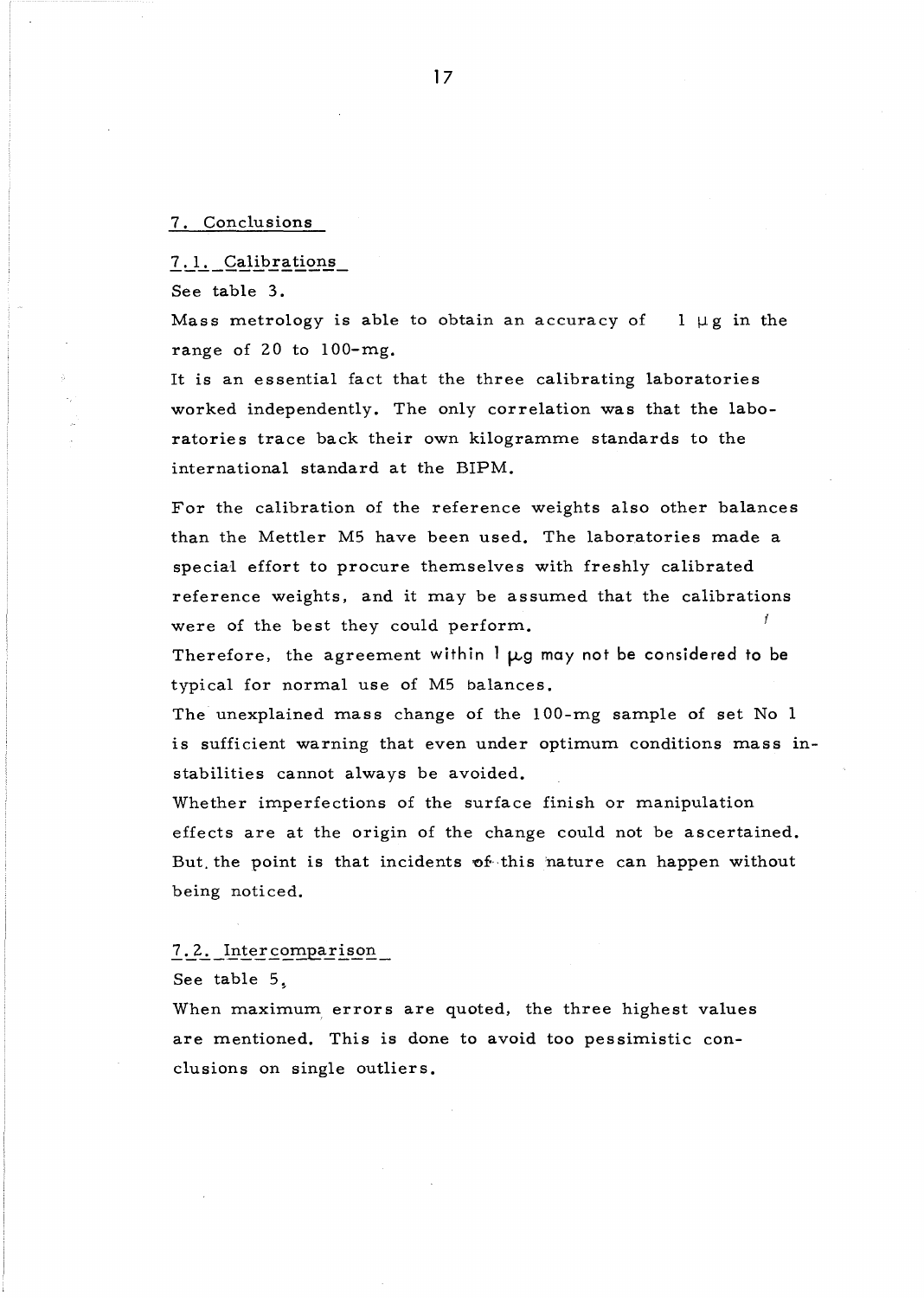7.2.1. Reading of the second half of the uncalibrated optical scale  $("20 mg, opt. scale only").$ 

Errors of 60, 33 and 14  $\mu$  g were found. This agrees with the results obtained on 20-mg samples, as reported by Le Gallic $(2)$ .

### 7.2.2. Uncorrected data

In all other determinations the first half of the optical scale was used. Although adjustment errors of the dial weights interfere with optical scale deviations it seems reasonable to conclude that errors of the optical scale are less in the lower half than above the 10-mg reading. Uncalibrated balances show errors up to 17, 15 and 10  $\mu$ g. The view expressed in (2) that total errors of at least 18 $\mu$ g must still be considered as favourable cases, seems far too pessimistic. Likewise, as far as the accuracy of dial weights and the random errors are concerned, the present results are in fair agreement with the specifications given by the manufacturer of the balance. However, the accuracy of optical scale readings (2  $\mu$ g) is not compatible with pur findings.

### 7.2.3. Calibrated balances

Corrected data for "20 mg, opt. scale  $+$  10 mg" and all "dial weights" values show errors up to 7, 6 and  $5 \mu g$ .

The error of  $7\mu$ g is found in set No 3. The laboratory reported the balance not to be reliable, see 6.3. Apart from this outlier an inaccuracy of about 6 $\omega$ g may be assumed. The conclusions of (2) do not apply to calibrated ba la nces.

### 7.2.4. Substitution weighing

Top values of 12, 11 and  $7\mu$ g are found (Set No2). Sets No 3 and 5 show 6, 4 and 3  $\mu$ g error.

If it is supposed that the calibration of the reference weights in the case of set No 2 had a bias (see 6.2), an inaccuracy of about 6  $\mu$ g seems to follow from the limited amount of information.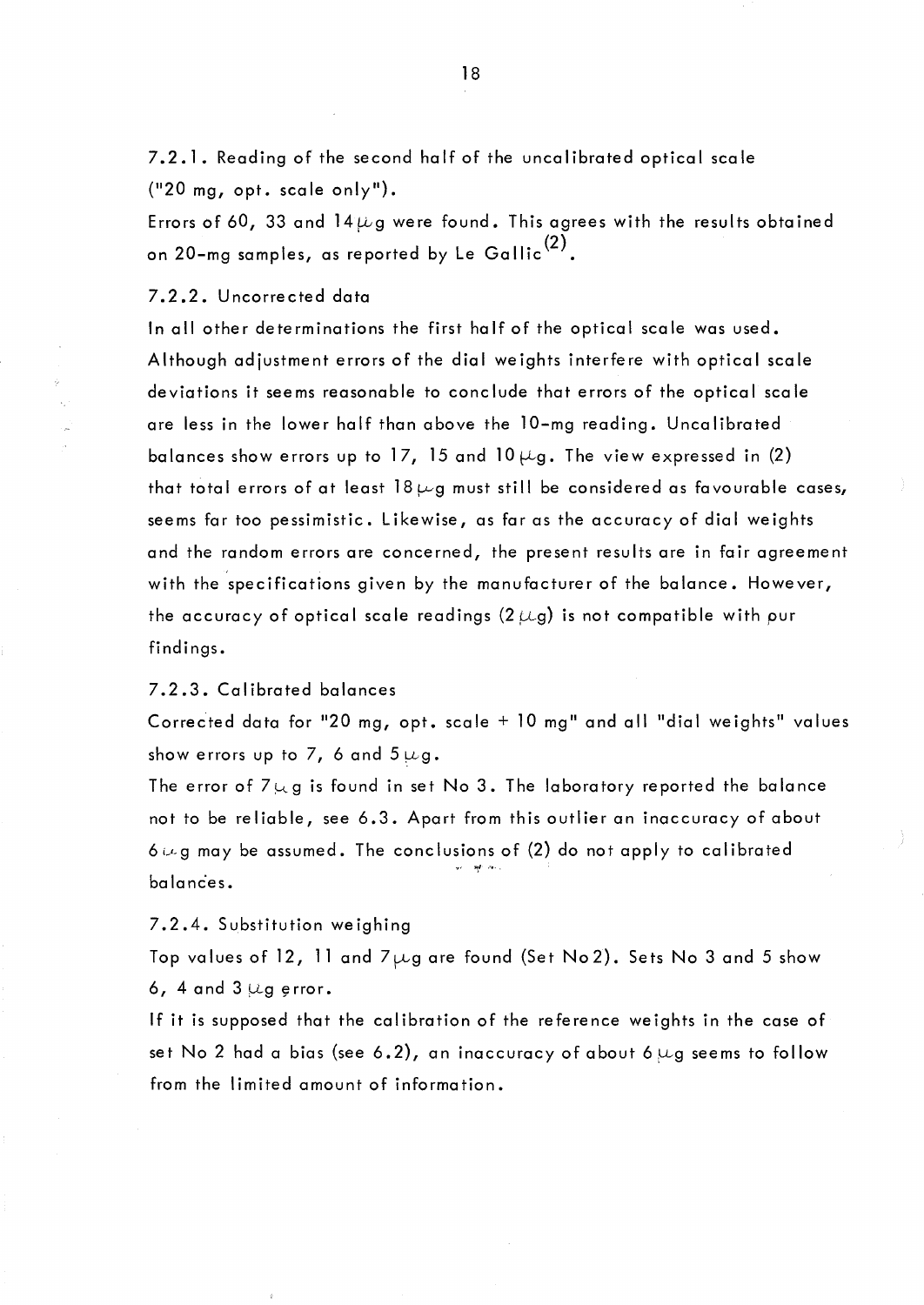7.2.5. Reproducibility

The reproducibility within one series of measurements is, in general, very good. Standard errors of about  $0.3\mu$ g are frequently reported. Le Gallic gives a random error of 5  $\mu$ g which must be compared to  $3 \times \sqrt{10}$  times the mean error of a single measurement, and which agrees with the present results. It is evident that these (purely statistical) errors are not indicative of overall accuracy.

7.2.6. Balance condition. Environment. Cleaning of samples. A clear correlation between the age of the balance and its quality cannot be established.

A maintenance frequency of once in 12 months is the general rule and is accepted as sufficient. Air conditioning was installed in ail cases. The profit of switching off the air conditioning in the case of set No 2 is not apparent from the data, but the laboratory has reasons which are based upon more extensive information than is treated here.

Balance sensitivity was calibrated in all cases except one. In general,  $\rq$ the samples remained stable during the intercomparison, as is shown in Table 3. Two samples changed significantly: set No 3, 100-mg sample lost  $9 \mu g$ ; set No 4, 100-mg sample lost  $4 \mu g$ .

Some participants report to have cleaned the samples, others have not. Cleaning with solvents would have shifted the masses. As this was not the case (sets No 3 and 4 were not cleaned, see Table 4), it must be concluded that removal of dust with a brush was understood by some laboratories to be cleaning.

7.2.7. General conclusion

Uncalibrated balances show errors exceeding  $10 \mu$ g. This is not surprising in view of the manufacturer's specification of the adjustment of the dial weights. Calibration of the optical scale improves the accuracy, in particular for readings on the second half of the scale.

Calibration of the optical scale and the dial weights results in an accuracy of about *6,Uvg* for direct weighing. Substitution weighing has the same accuracy of about  $6 \mu g$ .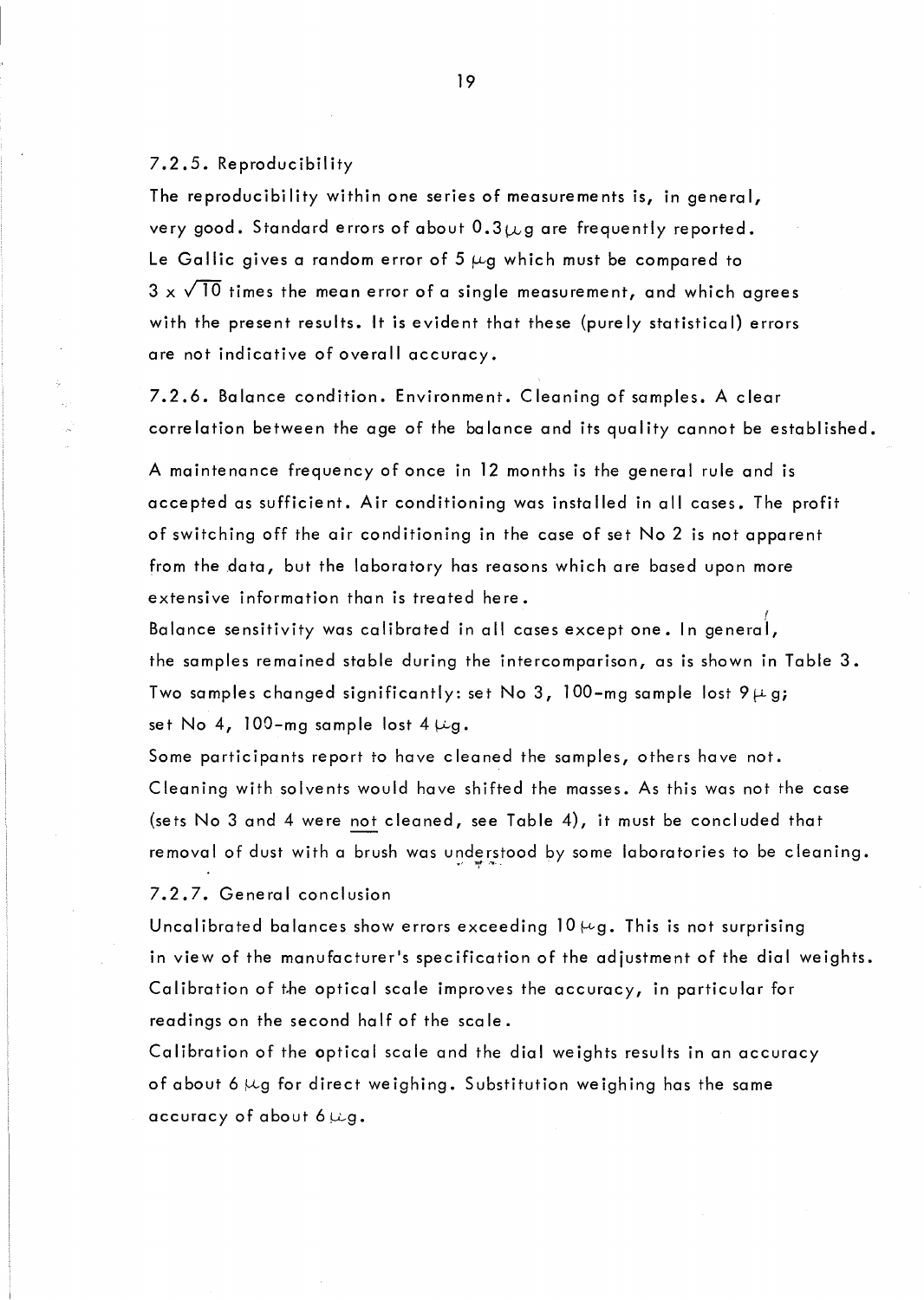The last two conclusions are conditional (see 7.2.3. and 7.2.4.) and apply only to weighing of metal samples.

ln actual determinations of the masses of drops several additional factors will impair the accuracy: drop formation, evaporation, manipulations of pycnometers, less regular time interval between readings, etc. The determination of lower limits of systematic errors in drop weighings strictly demands a careful choice of appropriate mass samples and very reliable calibrations before and after the intercomparison. Since this condition was not fulfilled in the experiments reported by Le Gallic<sup>(2)</sup>, we feel that the present results give a more realistic picture of the performance of Mettler M5 balances.

### 8. Recommandations

8.1. A set of reference weights should be available whether substitution weighing or direct reading is applied. The calibration of the set must be checked regularly.

This requires a more ready access to professional mass metrology services.

8.2. In order to achieve better accuracies in real drop mass determinations the whole procedure of drop formation, deposition and weighing techniques should be studied systematically. A recommendation concerning the best weighing technique will appear as a subsequent report.

8.3. Improvement of the accuracy may also be expected upon the introduction of more advanced balance designs.

"Electronic" balances keep the balance in constant position. Interpolation between dial positions is made with electrical measurement, which is easier to linearize and can be kept under easier control. Reproducibilities are, in general, better. If this is at the expense of the maximum load it may be acceptable for the application of drop source preparation.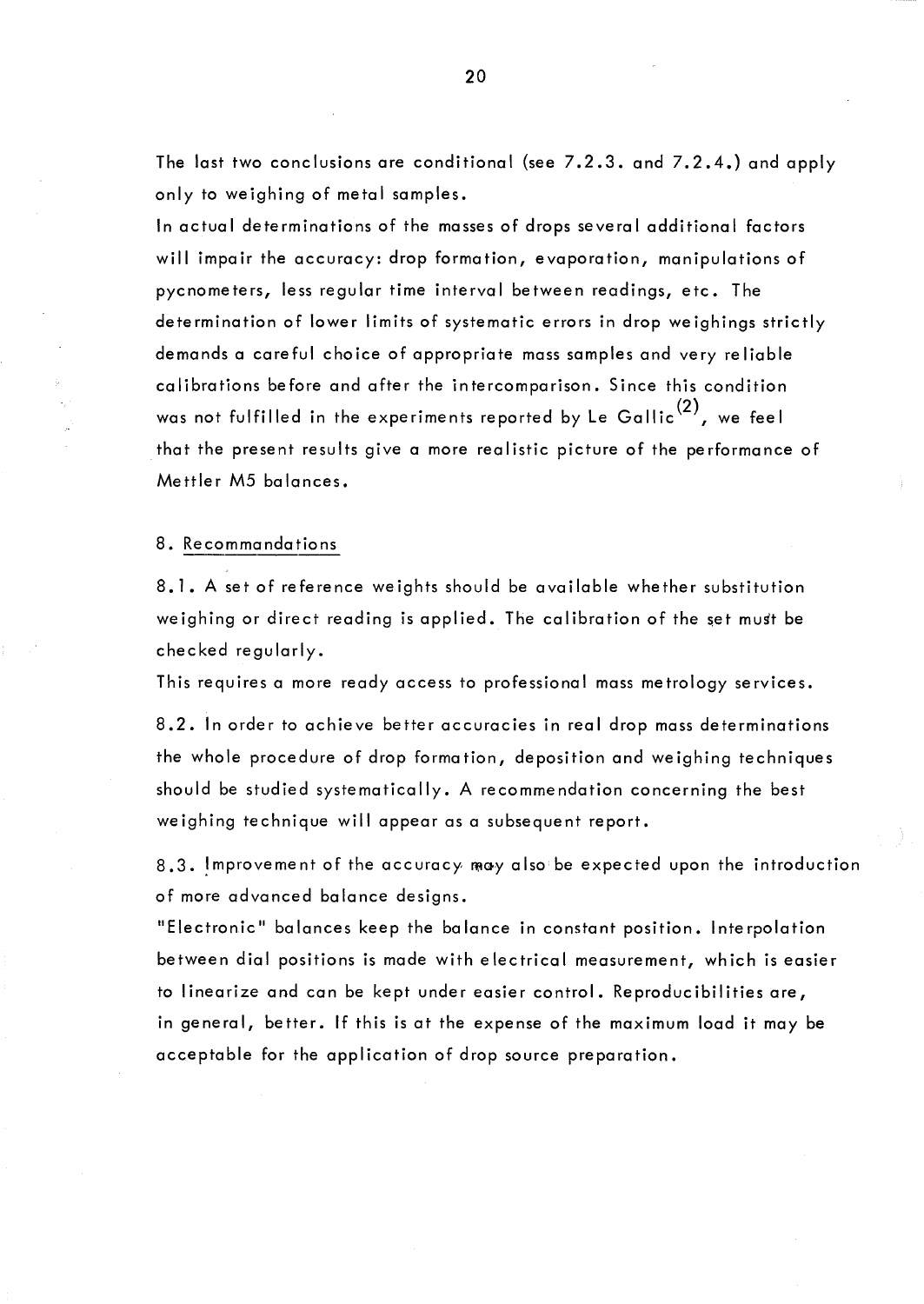# 9. References

- (1) Rapport de la réunion du Groupe de travail pour la mesure des radionucléides, 22-24 novembre 1967, Rapport BIPM (Janvier 1969).
- (2) Y. Le Gallic, La micropesée, source importante d'erreur en métrologie d'activité, Rapport CEA-R-4169 (1971).
- (3) Comité Consultatif pour les Etalons de Mesure des Rayonnemen ts Ionisants, Section II - Mesure des radionucléides, première réunion -1970, B.I.P.M., Sèvres.

"1. ,"il"

(4) Report on the first meeting of the Working party b, "Problems in Microweighing" (November 1971), BIPM report.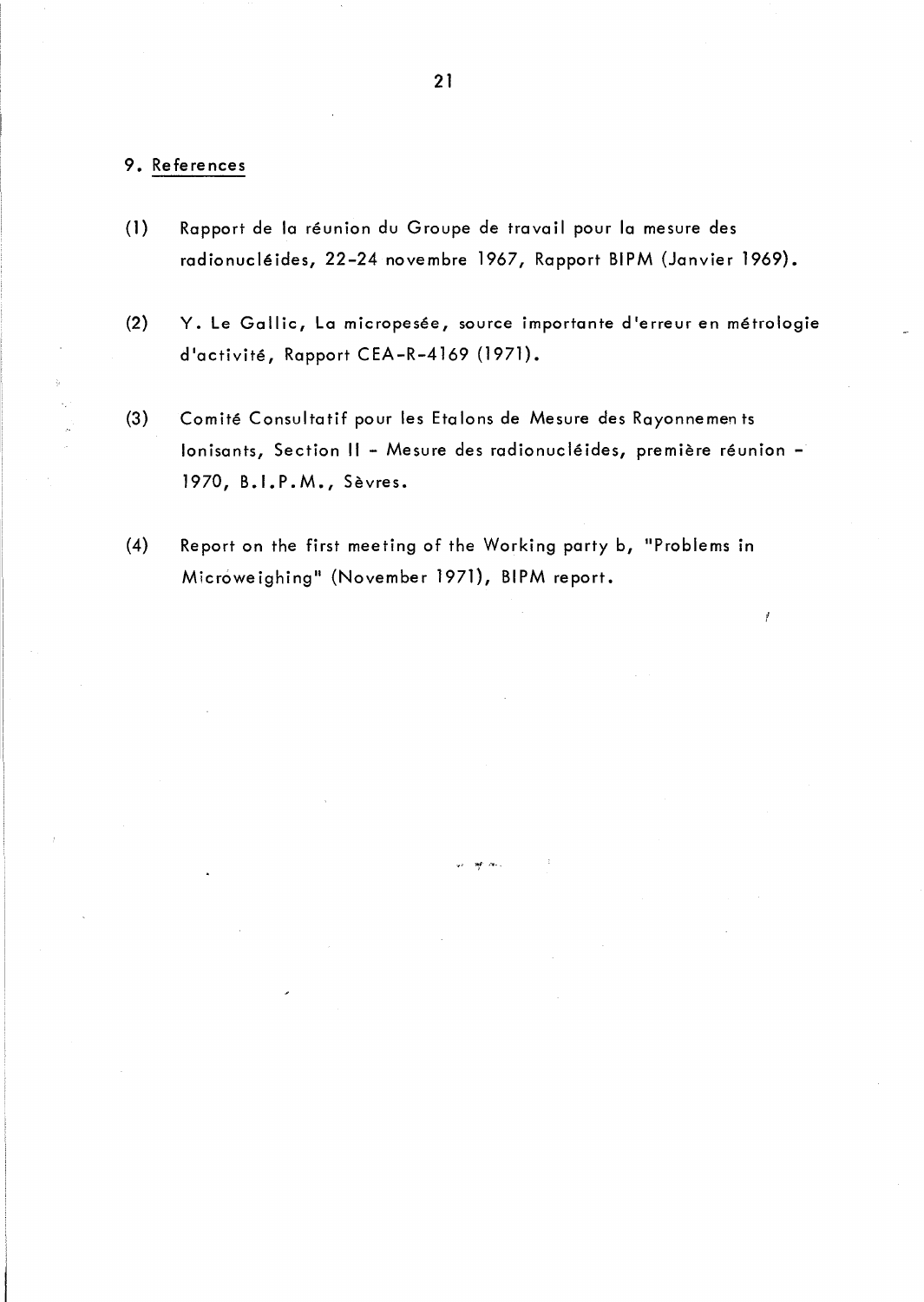#### Appendix

Remarks concerning the BIPM measurements (Set No 2)

The results obtained by the BIPM radioactivity metrology laboratory should be completed by the following information which was not yet available when the form of the intercomparison was filled in and which, therefore, is not contained in the report.

The dial weights were calibrated in October 1971 with a set of standard weights (Ni 5) calibrated in 1965. The complete transformation of the BIPM mass metrology laboratory in  $1971/72$  made it impossible to carry out a new calibration **at** that period. Thus the BIPM results obtained in May-June 1972 are based on the values determined in 1965.

In February 1973 the standard set Ni 5 was recalibrated and used in a new calibration of the balance M5. AIl the results of the intercomparison have been adjusted to the new values and are presented in Table A along with the ones given in Table 4.

The new results strongly support the view that the observed changes in the Ni 5 set took place before the intercomparison. They illustrate the importance of frequent checks of the calibration, if the highest accuracy is sought.